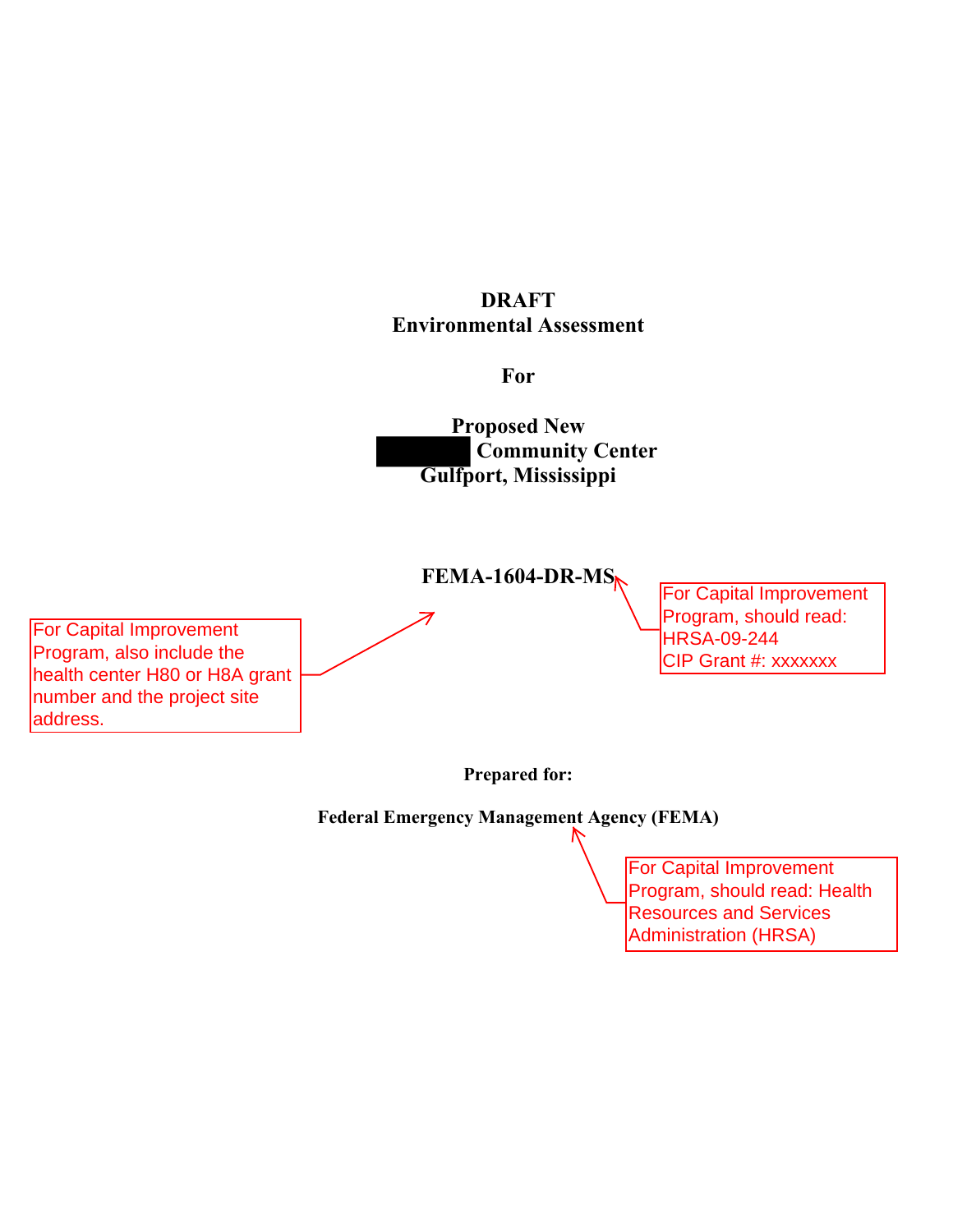# **Table of Contents**

| 1.0 Introduction                                                                         | <b>PAGE</b><br>4 |
|------------------------------------------------------------------------------------------|------------------|
| 1.1 Disaster Background and Overview                                                     | $\overline{4}$   |
| 1.2 Purpose and Need                                                                     | 6                |
| 2.0 Alternatives Considered                                                              | 7                |
| 2.1 Alternatives Analyzed and Dismissed                                                  | 7                |
| 2.2 Alternatives Further Evaluated                                                       | $\tau$           |
| 3.0 Affected Environments and Potential Impacts of the<br><b>Alternatives Considered</b> | 13               |
| 3.1 Geology, Seismicity and Soils                                                        | 13               |
| 3.2 Land Use & Zoning                                                                    | 15               |
| 3.3 Floodplain Encroachment                                                              | 15               |
| 3.4 Traffic and Parking to Residential and<br><b>Commercial Area to Traffic Patterns</b> | 16               |
| 3.5 Public Health and Safety (e.g. Hazardous Waste)                                      | 17               |
| 3.6 Socioeconomic Issues                                                                 | 19               |
| 3.7 Air Quality                                                                          | 20               |
| 3.8 Noise                                                                                | 21               |
| 3.9 Public Services and Utilities                                                        | 22               |
| 3.10 Water Resources/Water Quality                                                       | 23               |
| 3.11 Biological Resources                                                                | 25               |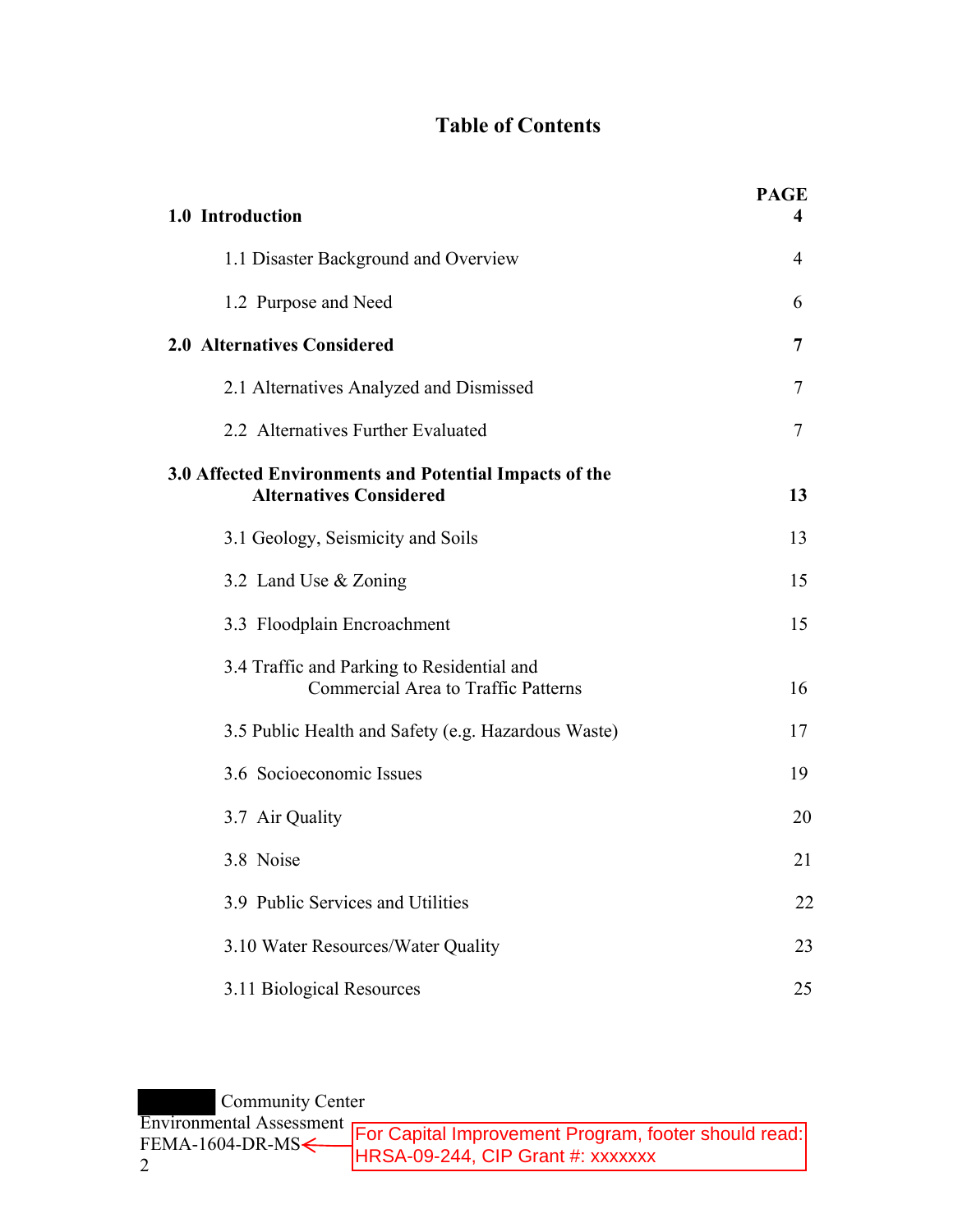# **Table of Contents (cont.)**

|                                                                                        | <b>PAGE</b> |
|----------------------------------------------------------------------------------------|-------------|
| Wetlands                                                                               | 24          |
| Threatened and Endangered Species<br>(animal, plant, aquatic) Affected<br>Environments | 25          |
| 3.12 Cultural Resources, Historic Properties and<br>Archeological Resources            | 27          |
| 3.13 Agency Coordination and Permits                                                   | 28          |
| 4.0 Public Involvement                                                                 | 30          |
| 5.0 List of Preparers                                                                  | 32          |
| <b>References</b>                                                                      |             |

**Appendices**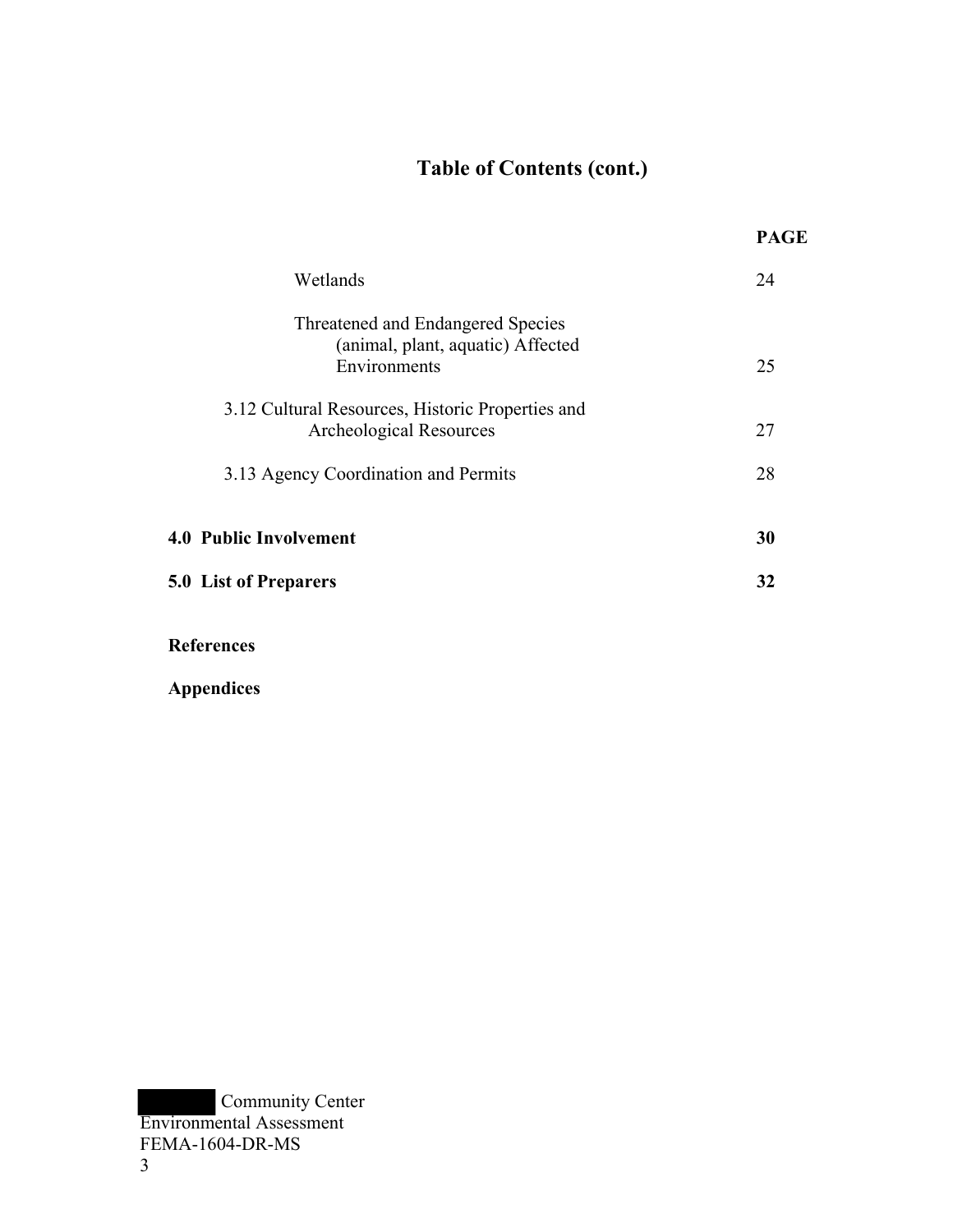**Environmental Assessment Proposed New Community Center FEMA-1604-DR-MS** 

### **1.0 INTRODUCTION**

#### **1.1 Disaster Background and Overview**

Federal Emergency Management Agency (FE MA) proposes to provide assistance for this project through the Public Assistance Program (PA) under Presidential Disaster Declaration FEMA-1604-DR-MS. In accordance with 44 Code of Federal Regulations (CFR) for FEMA, Subpart B, Agency Implementing Procedures, Part 10.9, an Environmental Assessment (EA) was prepared pursuant to Section 102 of the National Environmental Policy Act ( NEPA) of 1969, as implemented by the regulations promulgated by the President's Council on Environmental Quality (40 CFR Parts 1500-1508). The purpose of the EA is to analyze the potential environmental impacts of the proposed project, and to determine whether to prepare an Environmental Impact Statement (EIS) or a Finding of No Significant Impact (FONSI).

Hurricane Katrina made landfall on the southeastern coast of Louisiana and the southwestern coast of Mississippi on August 29, 2005, with maximum sustained winds of 140 mph. Hurricane-force winds extended outward up to 105 m iles from the center of the storm. Coastal storm surge flooding of 20 to 30 feet above normal tide levels, along with large and dangerous battering waves, occurred near and to the east of where the center of the storm made landfall. Widespread dam age occurred, including beach erosion and damage and/or destruction of homes and public infrastructure.

Like many other public and private buildings on the Mississippi Gulf Coast, the wind and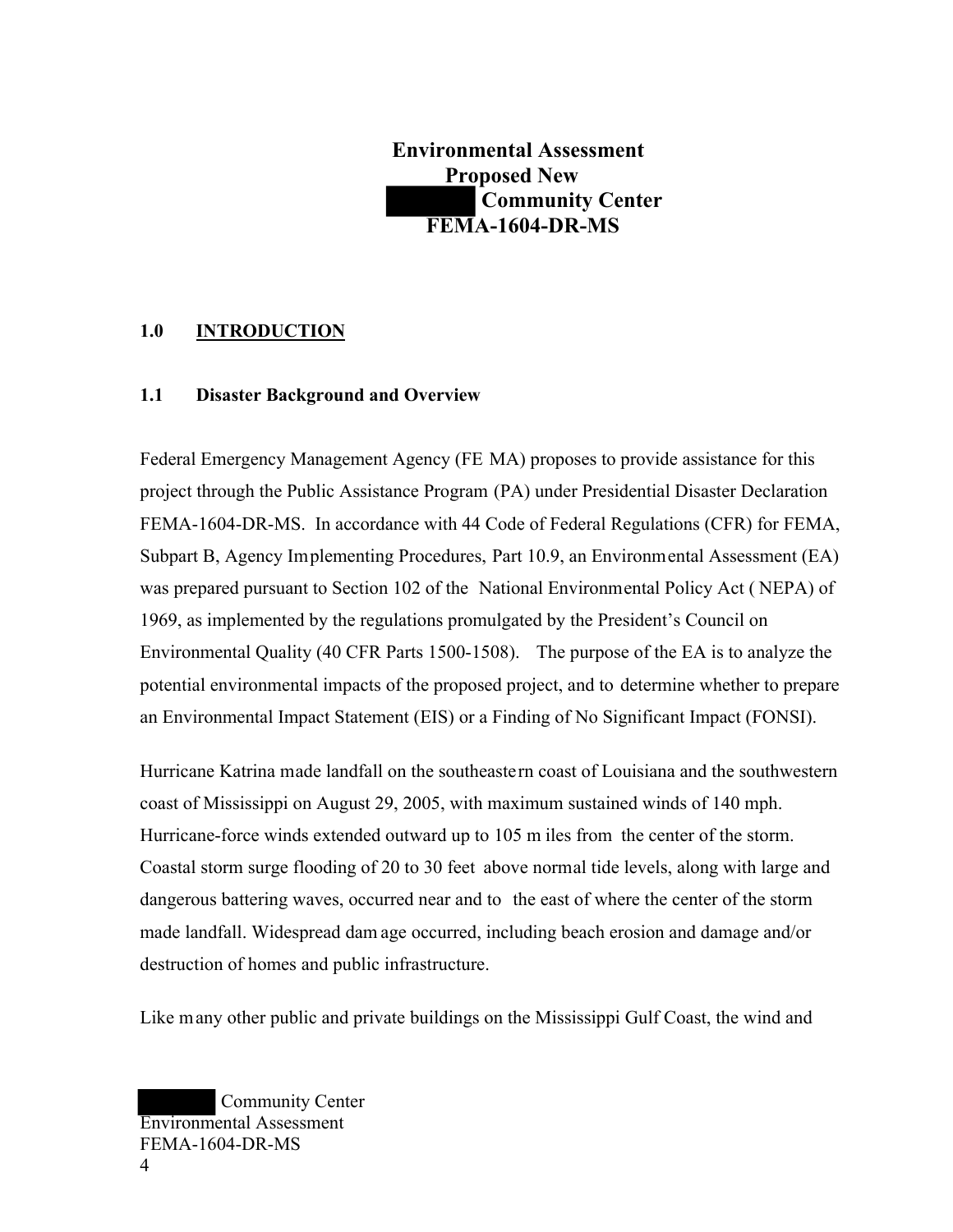extraordinary storm surge associated with Hurricane Katrina caused extensive structural damage to the former **Recreational Center located at** in Gulfport, Mississippi. The former Recreational Center was located approximately 400 feet west of the corner of 17th Street and Highway 49.

The proposed project site for the new Community Center consists of approximately 1.0 acre, as shown on the tax parcel attached as Fi gure 1 (Parcel #0711I-03- 067.001) and as shown on proposed building layout as Figure 2 in Appendix A. The legal description identif ies the project site as be ing in Section 8, Township 8 South, Range 11 West in a residential area of Gulfport, Harrison County, Mississippi. The center of the project site is located at Latitude 30°, 21', 44.73" and Longitude 89°, 06', 35.13". The proposed project site w as the form er locations of the Mississippi Highw ay Patrol District 8, Troop K Office and Gulf Coast Mental Health Center. According to an interview with Mississippi Highway Patrol Capt ain Jimmy O'Banner, the Highway Patrol facility housed administrative offices and a vehicle maintenance facility until it was severely damaged by Hurricane Katrina. The above referenced structures have since been demolished and the parcel cleared.

The proposed project site is bounded on the north by  $9<sup>th</sup>$  Street, across which are located single family residences; on the east by 40  $<sup>th</sup>$  Avenue, across which are located single family</sup> residences; on the south by  $8<sup>th</sup>$  Street, across which are located single fam ily residences; on the west by  $41<sup>st</sup>$  Avenue, across which are single family residences. The proposed new Community Center will be located approximately 1.14 miles southwest from the location of the former recreational center.

The proposed new Community Center is a new 10,783 square foot facility with brick façade and standing seam m etal roof. The building will consist of a weight room, meeting room, multipurpose area, kitchen and bathroom facilities.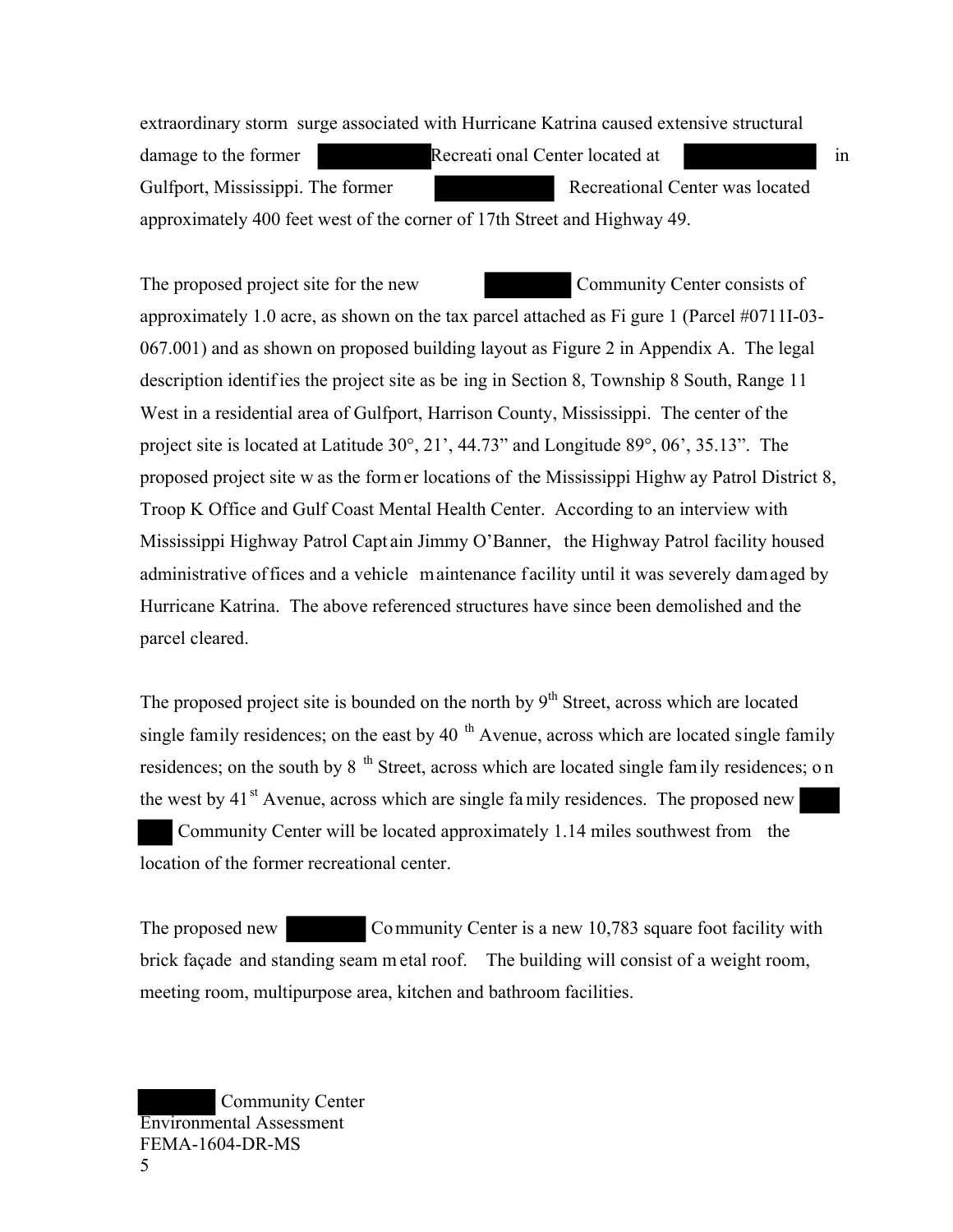## **1.2 Purpose and Need**

There is an immediate need to replace the former Re creational Center to provide the citizens, especially the lower income families, in the immediate area of Gulfport with accessible facilities for recreation and community activities. Most of Gulfport's recreational and community facilities, especially south of Interstate I-10 were either destroyed or severely damaged by Hurricane Katr ina. This proposed project, the Community Center, will be another tangible sign of Gulfport's re-building efforts.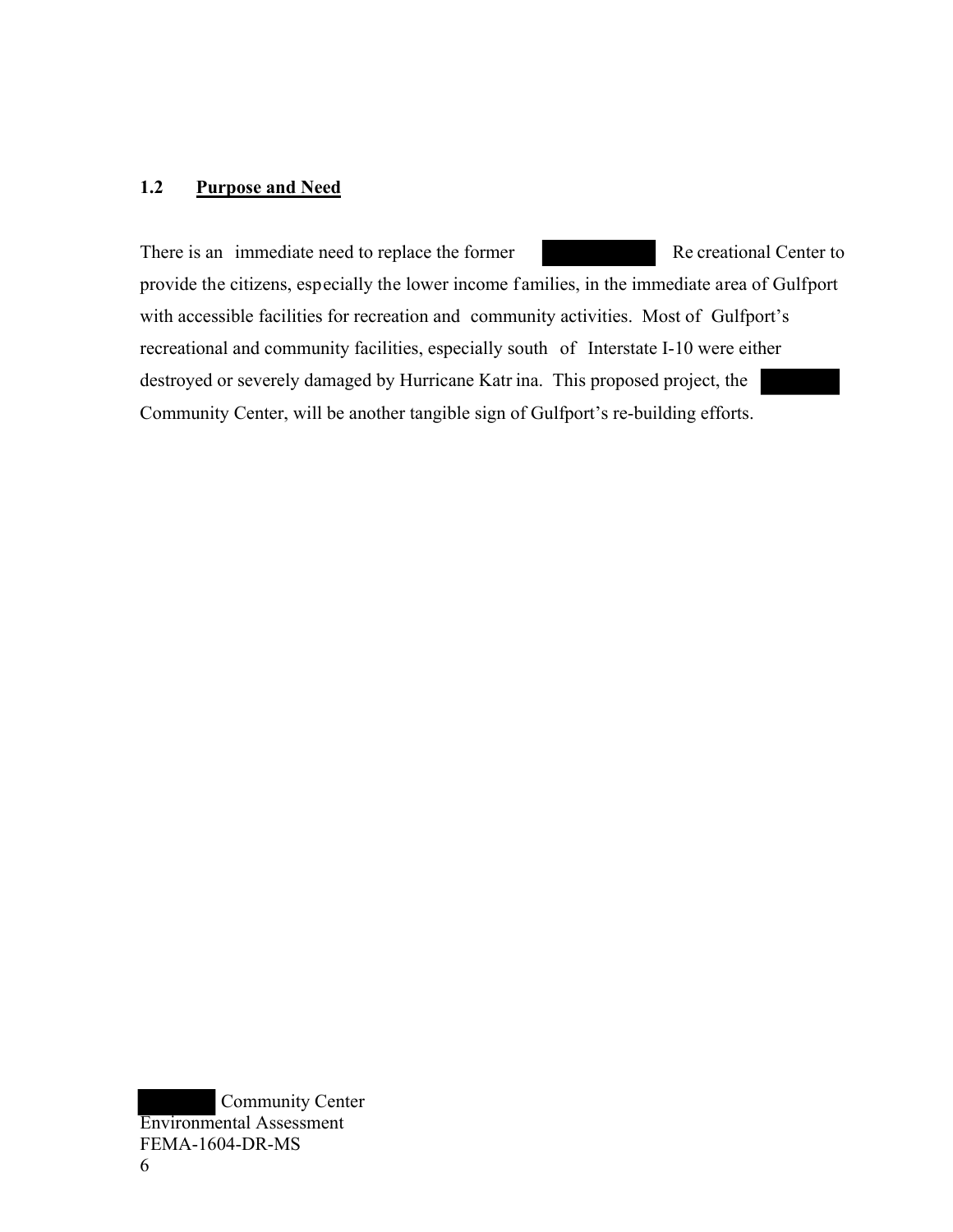# **2.0 AFFECTED E NVIRONMENTS AND PO TENTIAL IMPACT S OF TH E ALTERNATIVES CONSIDERED**

#### **2.1 Alternatives Evaluated**

*Repair/Re-construction of Recreational Center* 

Re-construction of the existing Recreational Center building was considered, but repa ir/reconstruction cost was greater th an relocation and building a new recreational center. It was also thought that combining the proposed new recreational center with the proposed senior citizen center on the west adjacent land parcel along with a nearby park would provide the community a greater benefit. The future use of the f ormer Recreational Center location is yet to be determined, but may be a new site for construction of other public service infrastructure needs (fire, police, etc.).

## **2.2 Alternatives Considered for Further Review**

#### *Alternative 1: No Action Alternative*

Under the No Action alternative, FEMA would not fund the proposed project and the new Community Center to replace the former Recreational Center would not be constructed. This would further delay the City of Gulfport from providing the citizens with community and recreational avenues, and delay the city from demonstrating its resolve in healing and rebuilding the community.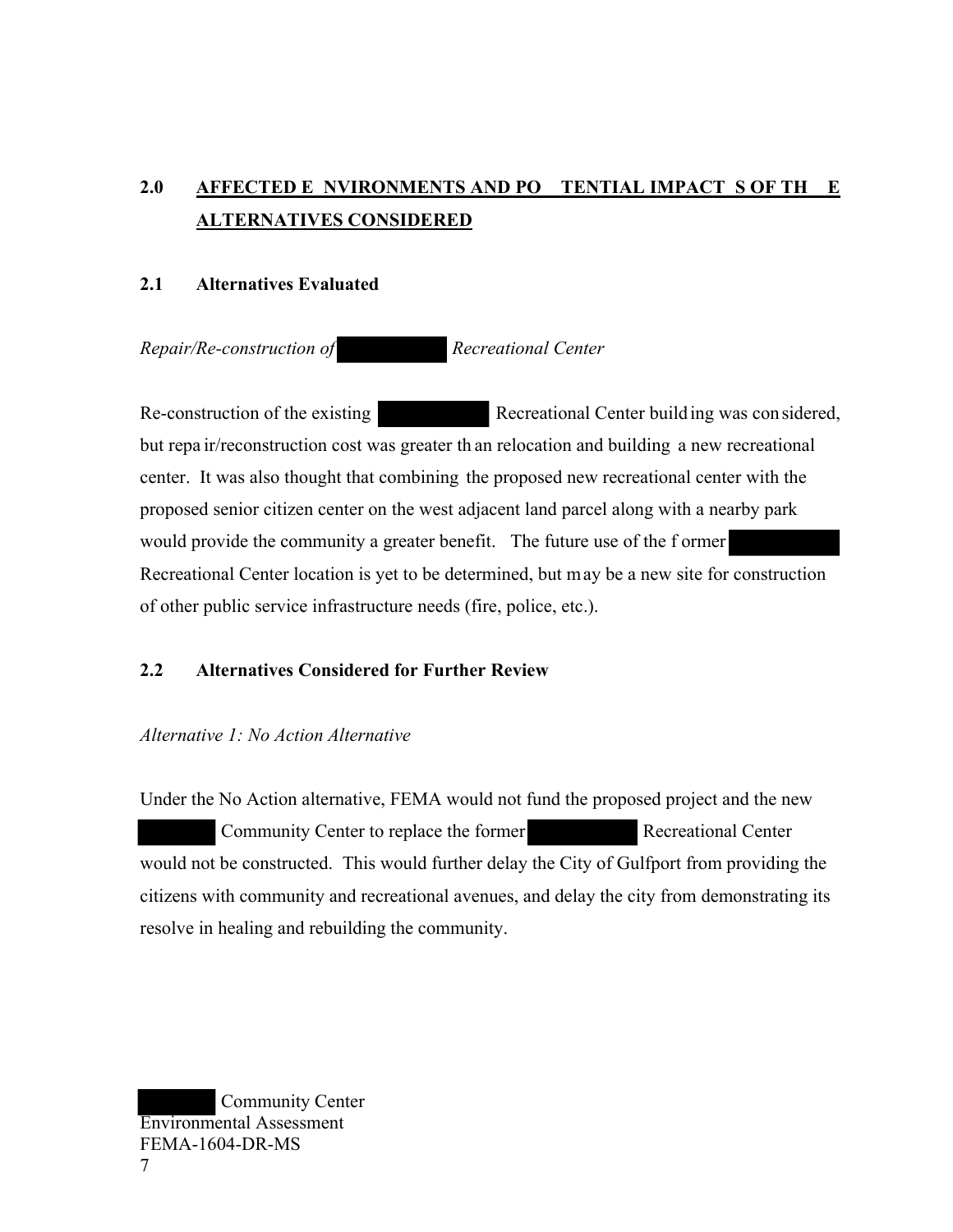*Alternative 2: Relocation of* **Recreational Center (Proposed)** 

The City of Gulfport Department of Leisure Services is pro posing the p ermanent relocation of the former Recreational Center as an improved project in the form of a new Community Center, which will also be adjacent to a proposed Senior Ci tizen Community Center. The proposed new Community Center will replace the former Recreational Center that was severely damaged by Hurricane Katrina. Photographs of the former recreation center depict the structural damage. Site photographs are included in Appendix B.

| <b>Affected</b><br><b>Environment</b> | <b>Impacts</b>              | <b>Mitigation</b>                     |
|---------------------------------------|-----------------------------|---------------------------------------|
| Geology,                              | No impacts to geology or    | Area soils would likely be disturbed  |
| Topography                            | topography. There maybe     | during construction. Soil loss may    |
| and Soils                             | short-term impacts to soils | occur directly from disturbance or    |
|                                       | during the construction     | indirectly via wind or water. Best    |
|                                       | period.                     | management practices will be          |
|                                       |                             | developed and implemented, such as    |
|                                       |                             | erosion and sedimentation control     |
|                                       |                             | (e.g. silt fences, hay bales, re-     |
|                                       |                             | vegetating disturbed soils, and       |
|                                       |                             | maintaining site soil s tockpiles, to |
|                                       |                             | prevent soils from eroding and        |
|                                       |                             | dispersing off-site).                 |
|                                       |                             |                                       |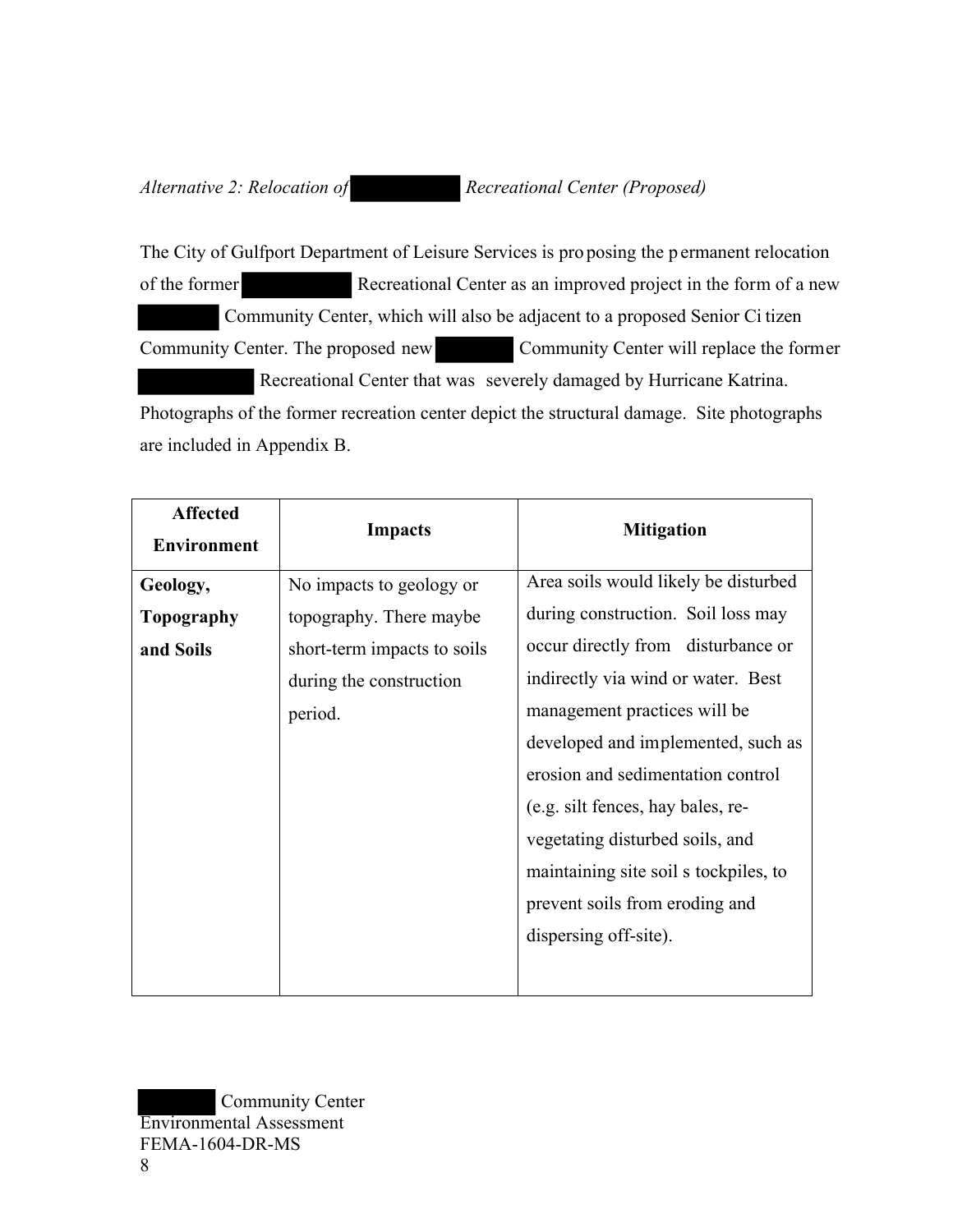| <b>Affected</b><br>Environment | <b>Impacts</b>                | <b>Mitigation</b>              |
|--------------------------------|-------------------------------|--------------------------------|
| Water                          | No impacts to groundwater     | None                           |
| <b>Resources</b>               | resources are anticipated.    |                                |
| <b>Surface Water</b>           | Temporary short-term          | Appropriate BMPs, such as      |
|                                | impacts to surface water are  | installing silt fences and re- |
|                                | possible during construction  | vegetating bare soils would    |
|                                | activities.                   | minimize surface water runoff. |
| <b>Floodplains</b>             | No impacts to floodplains are | None                           |
|                                | anticipated.                  |                                |
| Groundwater                    | No impacts to groundwater     | None                           |
|                                | resources are anticipated.    |                                |
|                                | The new facility will use the |                                |
|                                | available public water        |                                |
|                                | system.                       |                                |
| <b>Biological</b>              | No impacts to biological      | None                           |
| <b>Resources</b>               | resources (e.g. threatened    |                                |
|                                | and endangered species) are   |                                |
|                                | anticipated. The proposed     |                                |
|                                | parcels have contained civic  |                                |
|                                | buildings since the mid-      |                                |
|                                | 1960's (e.g. Mississippi      |                                |
|                                | Highway Patrol Offices)       |                                |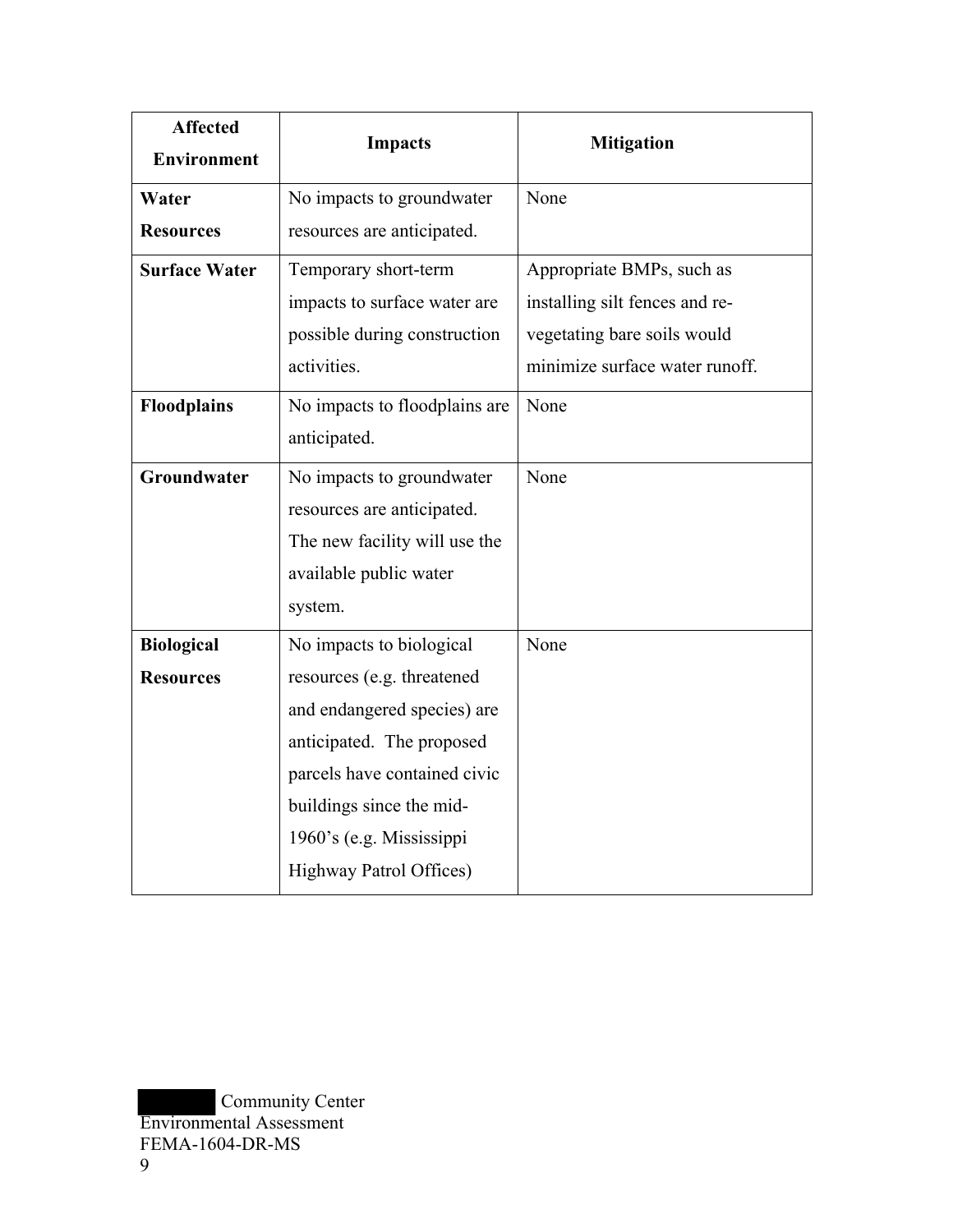| <b>Affected</b><br><b>Environment</b> | <b>Impacts</b>                                                                                                                                                                                         | <b>Mitigation</b>                                                                                                                                                                                           |
|---------------------------------------|--------------------------------------------------------------------------------------------------------------------------------------------------------------------------------------------------------|-------------------------------------------------------------------------------------------------------------------------------------------------------------------------------------------------------------|
| <b>Air Quality</b>                    | Short-term impacts to air<br>quality may occur during the<br>construction period.                                                                                                                      | Construction contractors would be<br>required to water down construction<br>areas (e.g. exposed soil) as<br>necessary and fuel-burning<br>equipment running times would be<br>kept to a minimum and engines |
| <b>Transportation</b>                 | There may be a minor<br>temporary increase in the<br>volume of construction<br>traffic on roads in the<br>immediate vicinity of the<br>proposed project site.                                          | would be properly maintained.<br>Construction vehicles and<br>equipment would be stored on-site<br>during project construction and<br>appropriate signage would be posted<br>on affected roadways.          |
|                                       | No impacts to daily traffic<br>are anticipated during normal<br>intended usage. There maybe<br>some increased traffic on<br>occasions when the facility is<br>utilized for community<br>meetings, etc. | None                                                                                                                                                                                                        |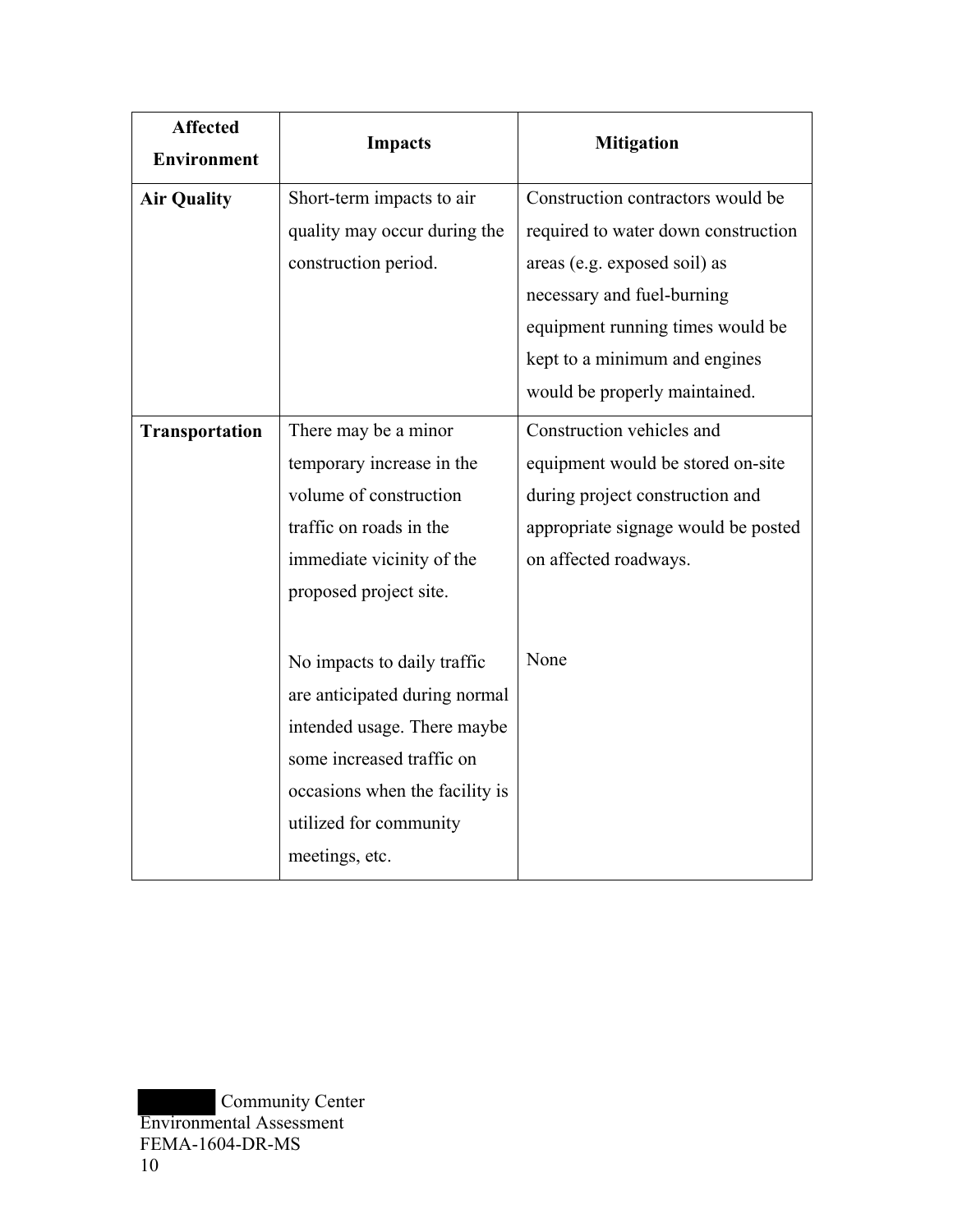| <b>Affected</b>      | <b>Impacts</b>                | <b>Mitigation</b>                     |
|----------------------|-------------------------------|---------------------------------------|
| <b>Environment</b>   |                               |                                       |
| <b>Noise</b>         | Short-term impacts to noise   | Construction would take place         |
|                      | may occur at the proposed     | during normal business hours (e.g.    |
|                      | project site during the       | daytime hours) and equipment and      |
|                      | construction period.          | machinery installed at the proposed   |
|                      |                               | high school would meet all local,     |
|                      |                               | state, and federal noise regulations. |
|                      | No impacts to archeological   | None                                  |
| <b>Cultural</b>      | or historic resources are     |                                       |
| <b>Resources</b>     | anticipated. No archeological |                                       |
|                      | or historic resources were    |                                       |
|                      | identified on the proposed    |                                       |
|                      | land parcels.                 |                                       |
| Socioeconomic        | No impacts to                 | None                                  |
| <b>Resources</b>     | socioeconomic resources are   |                                       |
|                      | anticipated.                  |                                       |
| <b>Environmental</b> | No disproportionately high    | None                                  |
| <b>Justice</b>       | or adverse effects on         |                                       |
|                      | minority or low-income        |                                       |
|                      | populations are anticipated.  |                                       |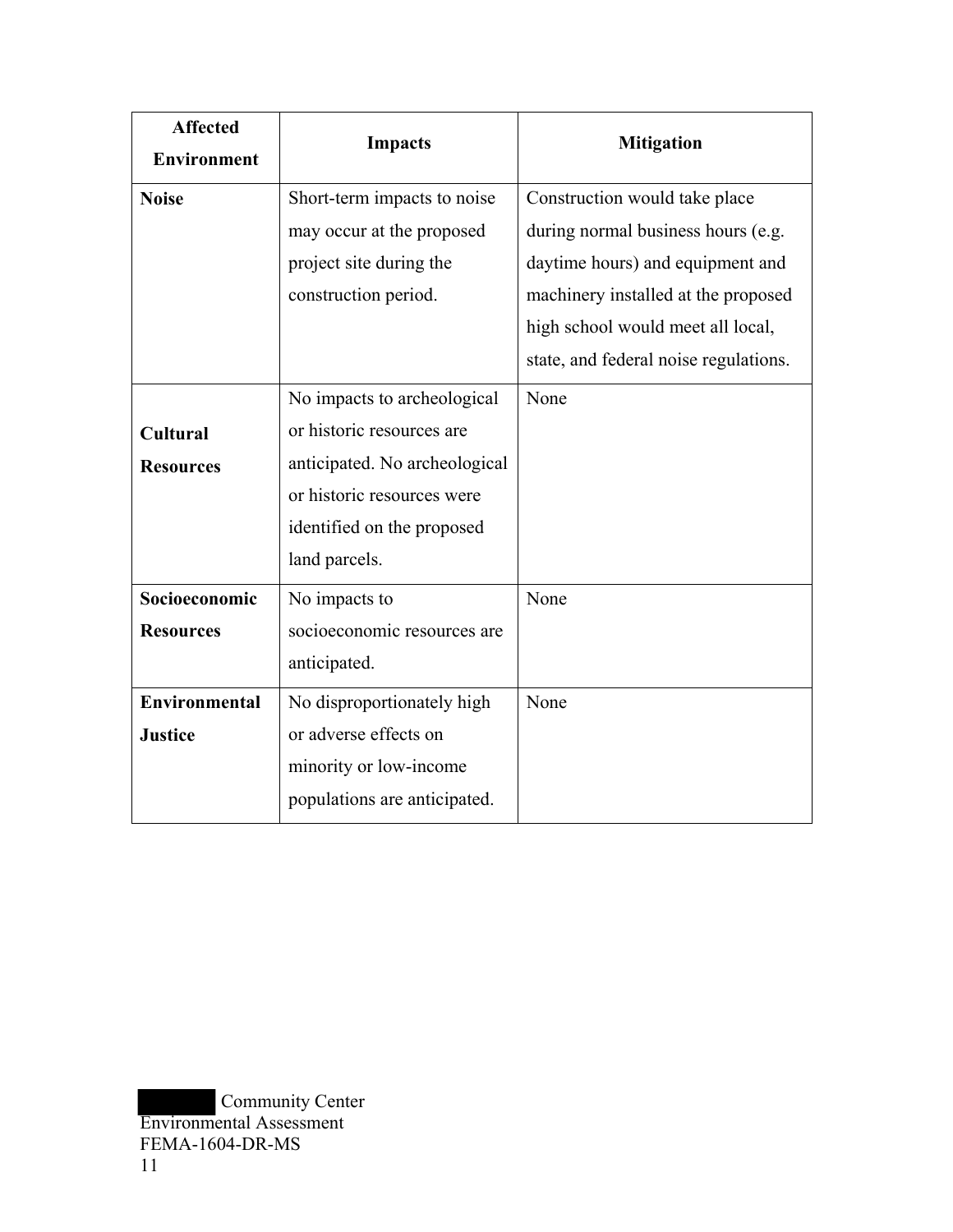| <b>Affected</b><br><b>Environment</b> | <b>Impacts</b>            | <b>Mitigation</b>                    |
|---------------------------------------|---------------------------|--------------------------------------|
| <b>Hazardous</b>                      | No impacts from hazardous | Construction activities could expose |
| <b>Materials</b>                      | materials or wastes are   | or otherwise affect unknown          |
|                                       | anticipated.              | subsurface hazardous wastes or       |
|                                       |                           | materials. Many elements of a        |
|                                       |                           | <b>Phase I Environmental Site</b>    |
|                                       |                           | Assessment (ESA) have been           |
|                                       |                           | conducted for the site and no        |
|                                       |                           | recognized environmental conditions  |
|                                       |                           | were discovered, indicating a        |
|                                       |                           | minimal risk.                        |
|                                       |                           | Any hazardous materials discovered,  |
|                                       |                           | generated, or used during            |
|                                       |                           | construction would be disposed of    |
|                                       |                           | and handled in accordance with       |
|                                       |                           | applicable local, state, and federal |
|                                       |                           | regulations.                         |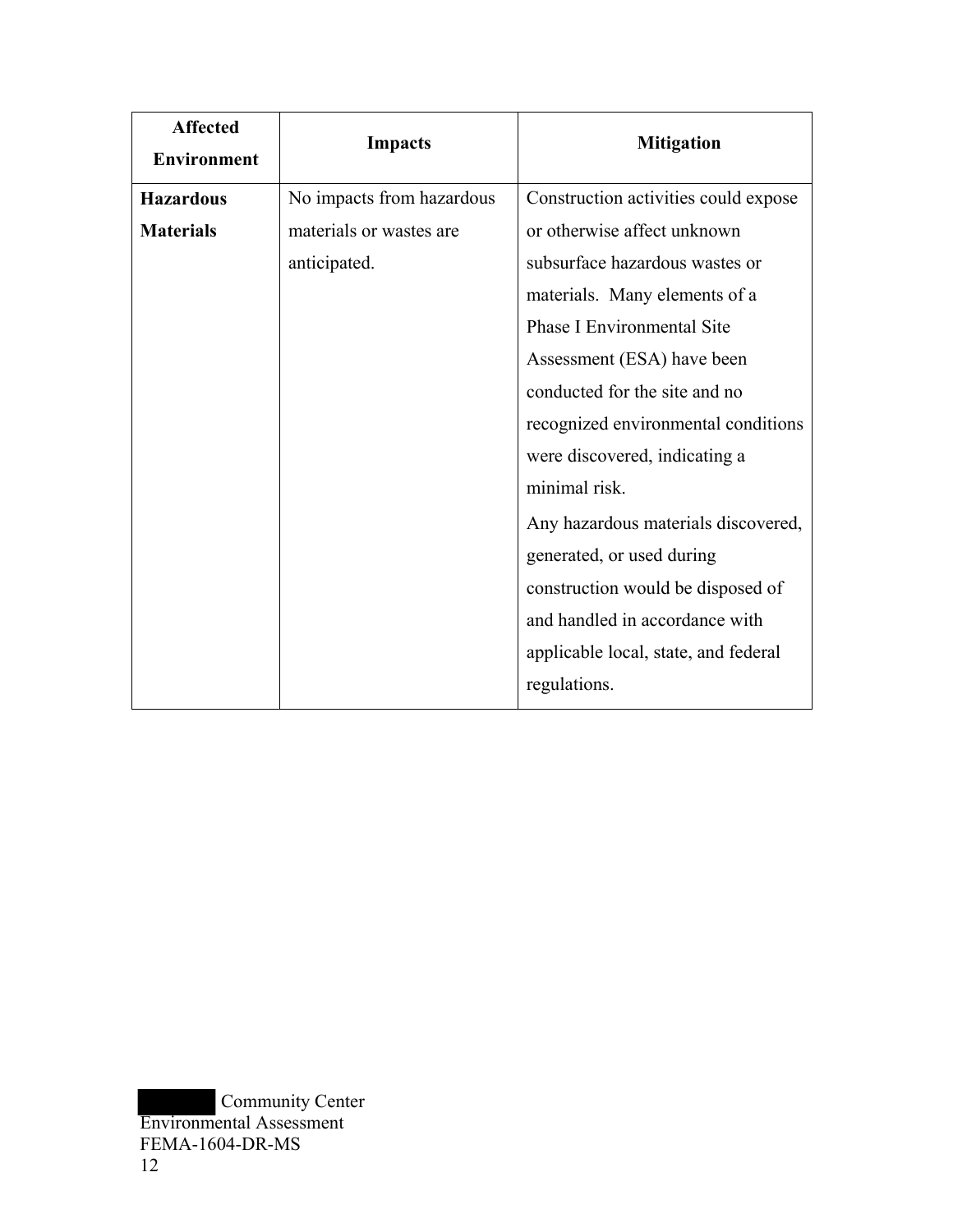# **3.0 AFFECTED ENVIRONMENTS AND POTENTIAL IMPACTS OF THE ALTERNATIVES CONSIDERED**

### **3.1 Geology, Seismic Activity and Soils**

#### **Soils Existing Conditions**

A soils clas sification of the site a ccording to the National Resources Conservation Service (NRCS) on-line data base indicates that the following soils are present on the subject property: Site so ils consist of Eutis (EtB) sandy loam soils series mixed with remaining fill materials and concrete slabs of previous structures. The Eutis (EtB) series consists of excessively drained soils on ridge tops with a 0-5 percent slope. It is primarily composed of loamy sands. The soil is strong ly acidic or very strongly acidic. Permeability is moderately rapid, and available water capacity is low with little or no run-off.

Local topography indicates that drainage in this area is accomplished by infiltration and surface run-off south towards the Gulf of Mexico, located approximately  $\frac{1}{4}$  m ile from the proposed project site.

Executive Order 12699 directs Federal agencies to incorporate cost-effective seismic safety measures in all new buildings that are constructed, leased, assisted , or regulated by the Federal Government. The area of southern Mississippi is not in an active seismic area and the concerns of seismic activity as related to this proposed project is relatively low.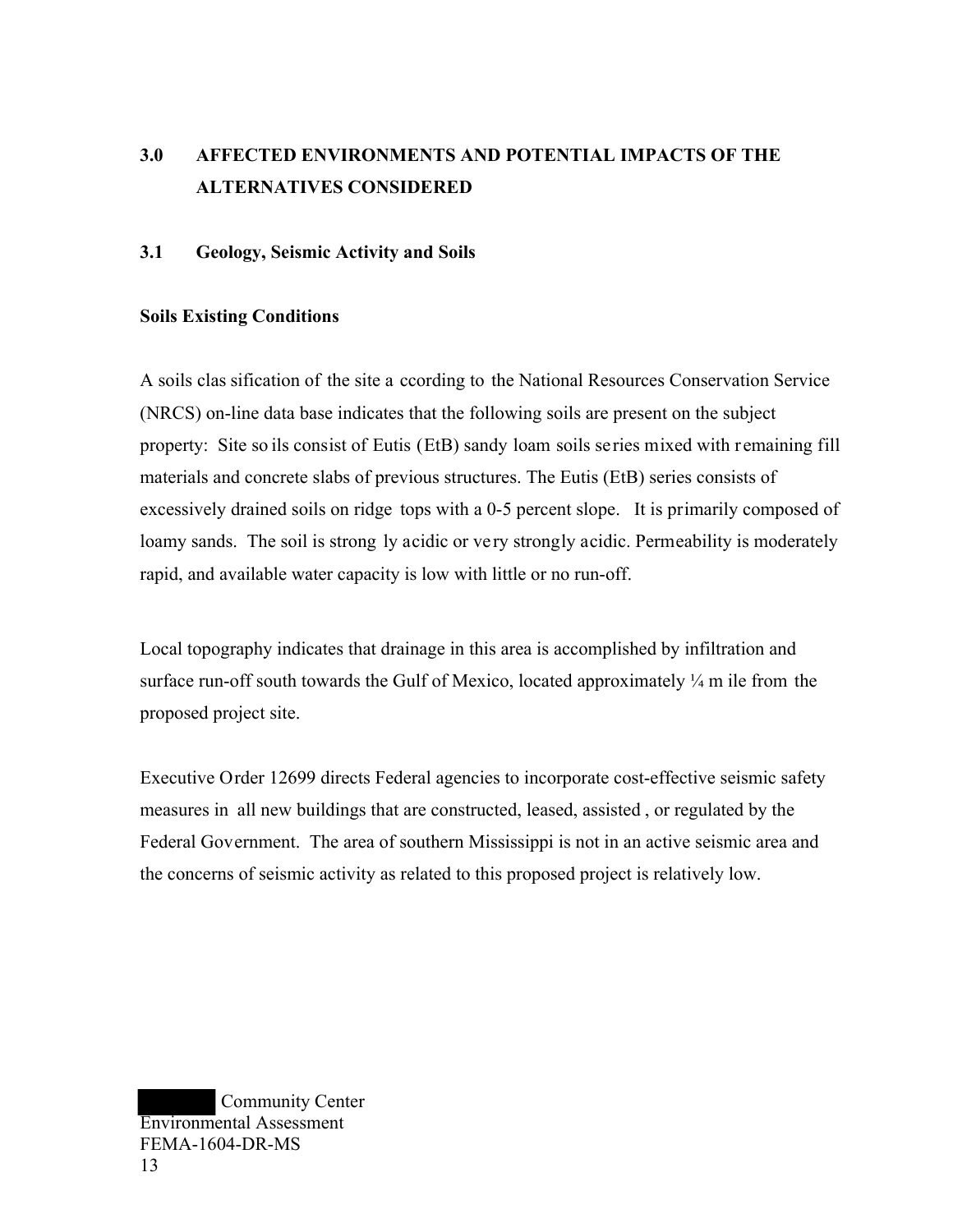#### **Impacts to Soils**

#### *Alternative 1-No Action Alternative:*

Normal occurrences of soil erosion would be expected to occur if the site is not developed. The proposed site location is not located within a 100-year floodplain and is not subject to flooding, due to its elevation and topography.

## *Alternative 2 – Construct the new Community Center (Proposed Action)*

Area soils would likely be disturbed during construction. Soil loss would occur directly from disturbance or indirectly via wind or water. Best management practices will be developed and implemented, such as implementing an erosion and sedimentation control plan using silt fences or hay bales, re-vegetating disturbed soils (e.g. part of proposed landscaping activities), and maintaining site soil stockpiles during construction, to prevent soils from eroding and dispersing off-site.

Implementation of appropriate Best Managem ent Practices (BMPs) would be required at the construction location. BMPs include, but are not limited to; the installation of silt fences and re-vegetating bare soils to minimize erosion. The proposed project site does not contain soils classified as prime.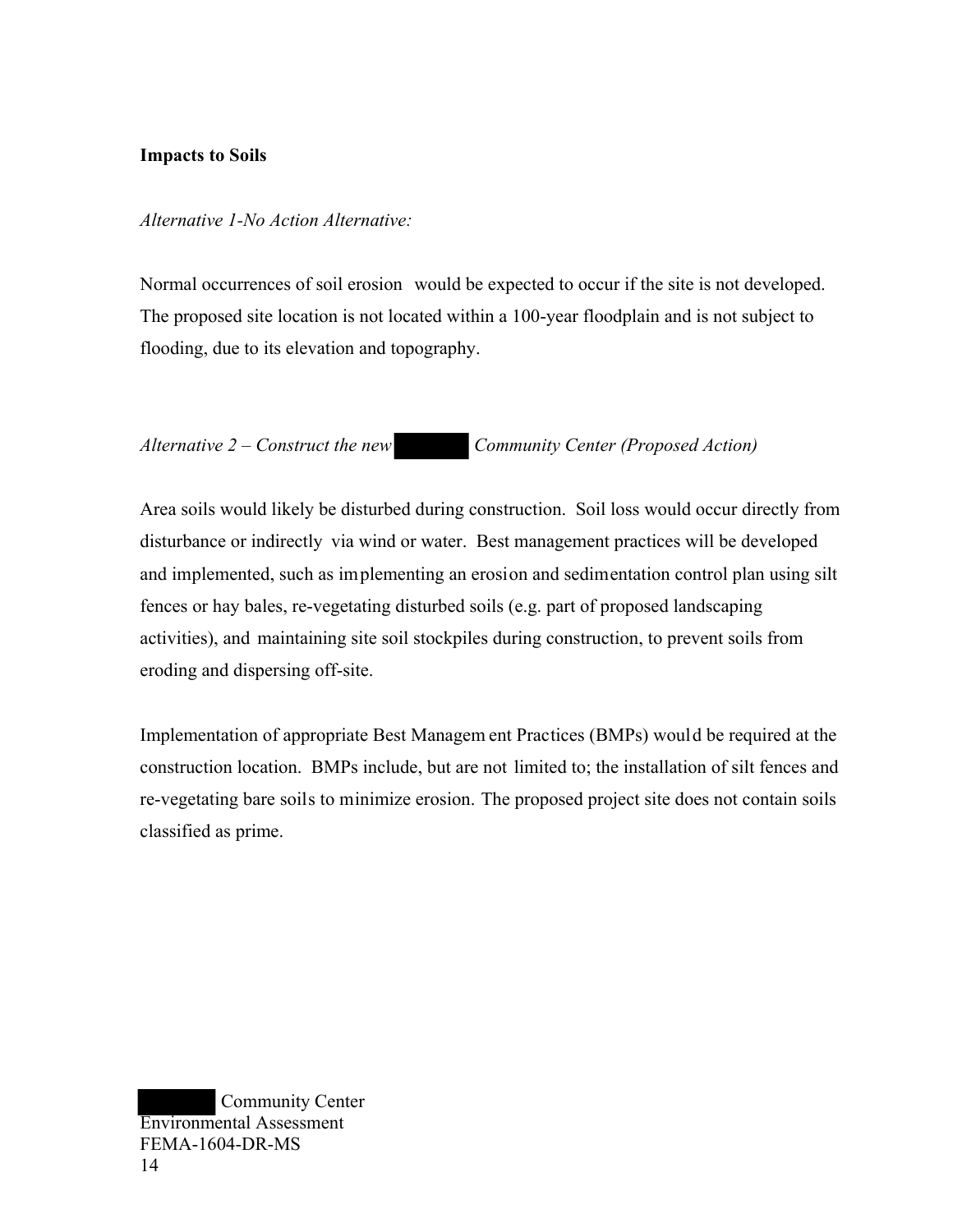## **3.2 Land Use and Zoning**

The proposed project location is located on a vacant parcel and its history has been previously described in this report. The proposed project location and surrounding area is listed zoned R-2 in the City of Gulfport. R-2 zone is defined as Single-family residence district-medium density.

*Alternative 1-No Action Alternative:* 

No impact.

*Alternative 2 – Construct the new Community Center (Proposed Action)* 

No impact.

## **3.3 Floodplain Encroachment**

Executive Order (EO) 11988 (Flood plain Management) requires that a Federal agency avoid direct or indirect support of developm ent within the 100-year floodplain whenever there is a practicable alternative. FE MA uses Flood Insurance Rate Maps (FIRMs) to identify the regulatory 100-year floodplain fo r the National Flood Insurance Program (NFIP). The proposed project site for the new Community Center is located in Zone X which is not within a 100-year floodplain per the FEMA Flood Insurance Rate Map Num ber 285255 300 76D dated October 4, 2002. The FEMA and FIRM Maps are included in Appendix D. The proposed project site is not in the 3 foot breaking wave zone and just above the ABFE zone as shown in the online City of Gulfport Atlas.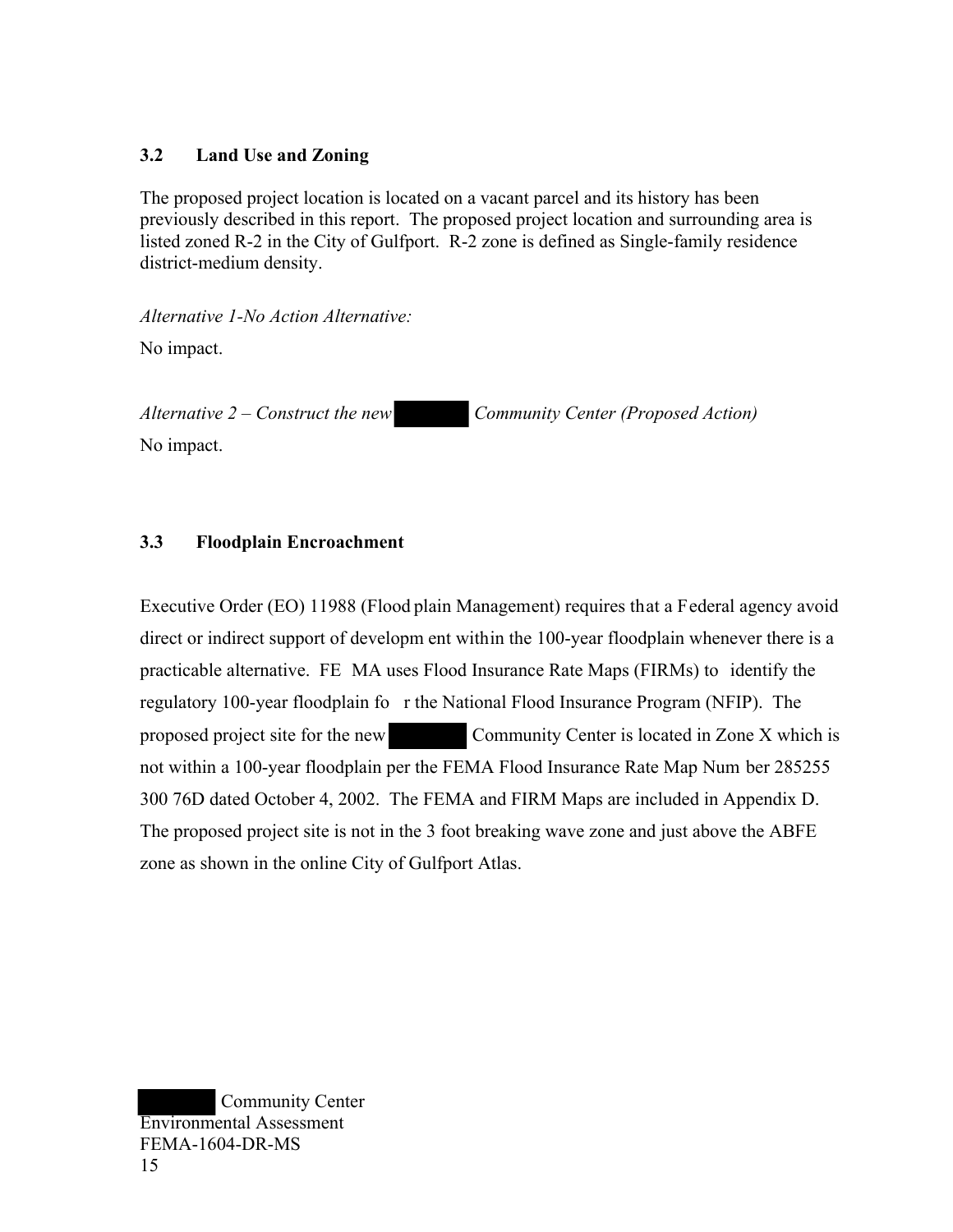### **3.3.1 Impacts to Floodplains**

*Alternative 1-No Action Alternative:* 

No impact.

*Alternative 2 – Construct the new Community Center (Proposed Action)* 

No impact.

### **3.4 Traffic**

The Mississippi Department of Transportation (MDOT) is responsible for the design, construction and m aintenance of the State of Mississippi's Highway System as well as the portion of federal interstate highways within Mississippi's boundaries. Arterials, connectors, rural roads, and local roads are constructed and maintained by county or city governments.

The proposed project site is bounded on the north by  $9<sup>th</sup>$  Street, across which are located single family residences; on the east by 40  $<sup>th</sup>$  Avenue, across which are located single family</sup> residences; on the south by  $8<sup>th</sup>$  Street, across which are located single family residences; on the west by  $41<sup>st</sup>$  Avenue, across which are single family residences. Based on conversations with City of Gulfport personnel, the typical usage of a community center is sporadic throughout the hours of operation, unless a special event is scheduled that m ay cause a short term influx of vehicles. The normal vehicular traffic at the proposed recreational center should not be in a volume to cause traffic concerns. Increased vehicular traffic associated with an event at the proposed recreational center may cause a brief traffic congestion issue.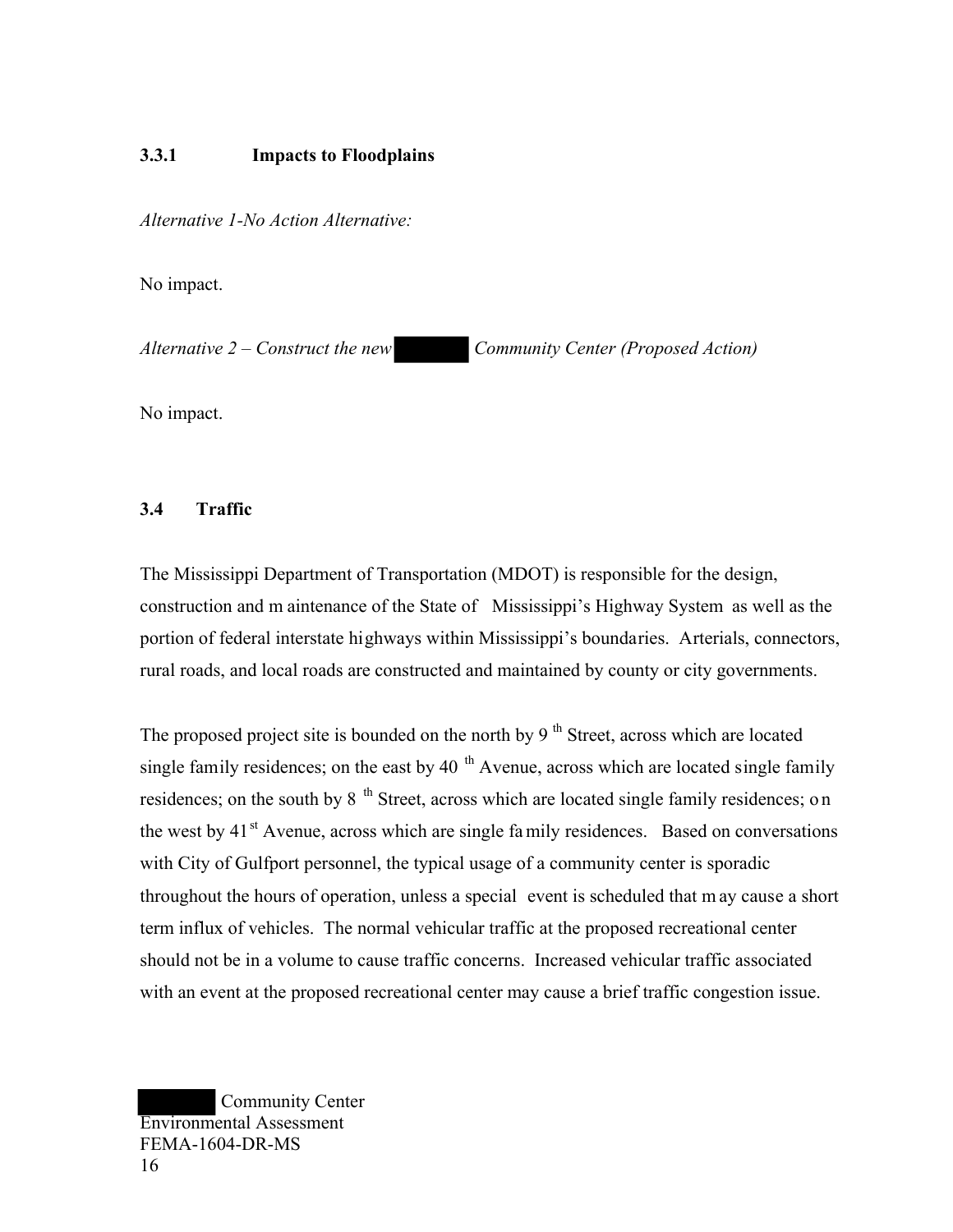#### **3.4.1 Impacts to Traffic Patterns**

*Alternative 1-No Action Alternative:* 

No impact.

*Alternative 2 – Construct the new Community Center (Proposed Action)*  The im pact to traffic would be short term during the time of active site preparation and construction activities.

## **3.5 Hazardous Materials Current Conditions (Public Health & Safety)**

CERCLA (commonly referred to as Superfund) is the Comprehensive Environmental Response, Com pensation, and Liability Act. It requires community relations components during the assessm ent of hazardous substances at inactive waste sites. Key communication pieces include a community relations plan, public access to the complete adm inistrative record, an information repository, and advertisement of public involvement opportunities. Health and ecological impact may be determined requiring worker and public notification. Emergency removal actions may be required.

RCRA is the Resource Conservation and Recovery Act, which establishes regulatory standards for the generation, transportation, storage, treatment, and disposal of hazardous wastes. In regulatory term s, a RCRA hazardous waste is a waste that appears on one of the four hazardous wastes lists (F-list, K-list, P-list, or U-list), or exhibits at least one of four characteristics—ignitability, corrosivity, reactivity, or toxicity. Hazardous waste is regulated under the Resource Conservation and Recovery Act (RCRA) Subtitle C.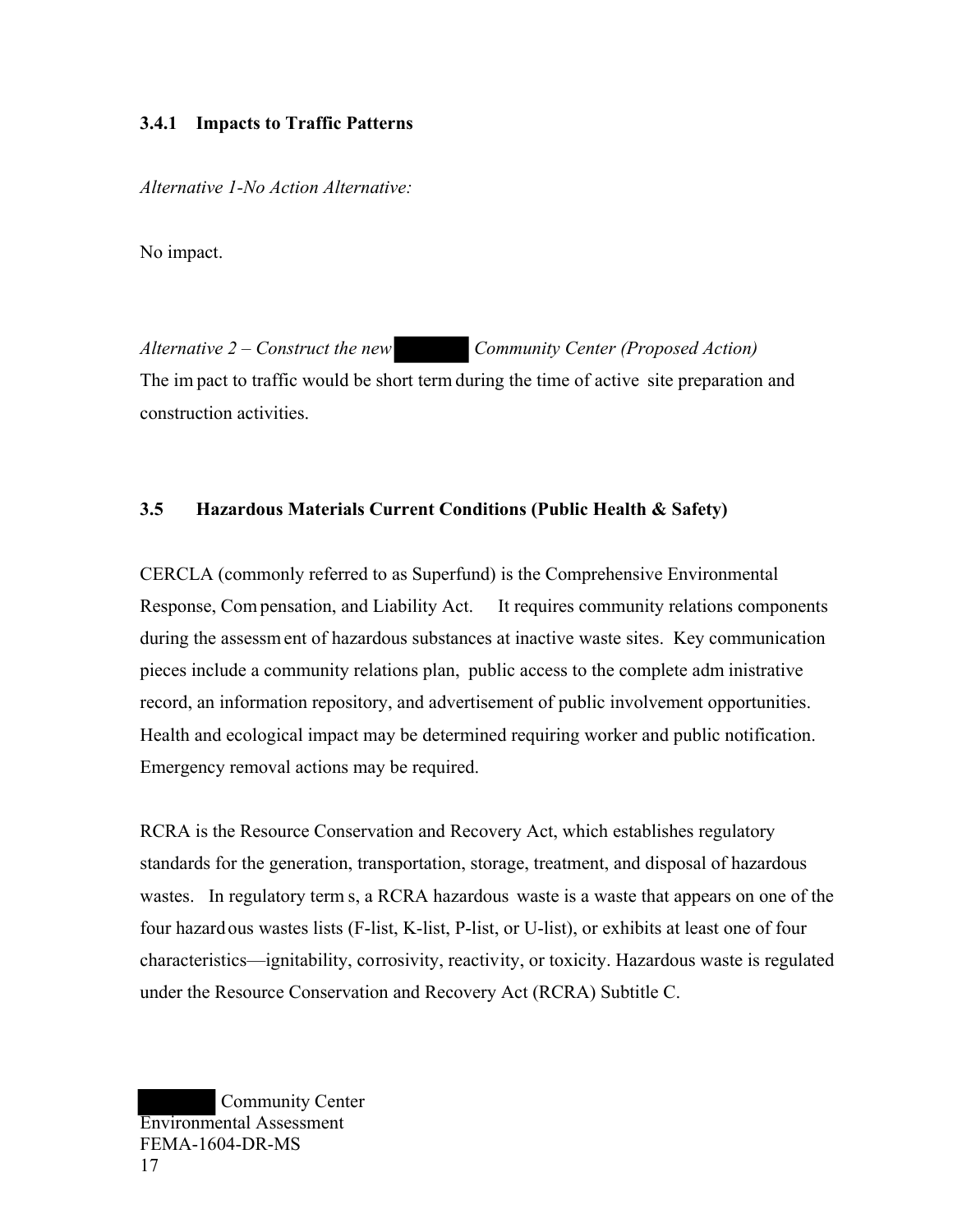Hazardous m aterial means as any material that, because of its quantity, concentration, or physical and chemical characteristics, poses a significant present or potential hazard to human health and safety or to the environment if released into the workplace or environment.

An environmental database review, historic aerial photograph review , a telephone interview with for mer parcel occupant and site reconnaissance was conducted by Covington and Associates personnel in February 2007. The site visit and records review revealed no evidence of *recognized environmental conditions* on the subject property. The records database report is included as Appendix E of this report.

The former Mississippi Highway Patrol Office present on the project site was listed as having an Underground Storage Tank (UST). The UST was a 1,000 gallon tank for gasoline dispensing of repaired vehicles, it was not utilized as a primary fuel dispensing point for fleet vehicles. The UST was removed in Decem ber 1989 and no reported violations were listed for the above referenced facility. Refer to EDR regulatory records search included in Appendix E.

## **3.5.1 Impacts from Hazardous Materials**

*Alternative 1-No Action Alternative:* 

No Impact

*Alternative 2 – Construct the new Community Center (Proposed Action):* 

The impact of the proposed action would be negligible with respect to the presence of hazardous materials and potential exposure, because no hazardous or toxic materials or wastes have been identified for the proposed project site. No impact anticipated.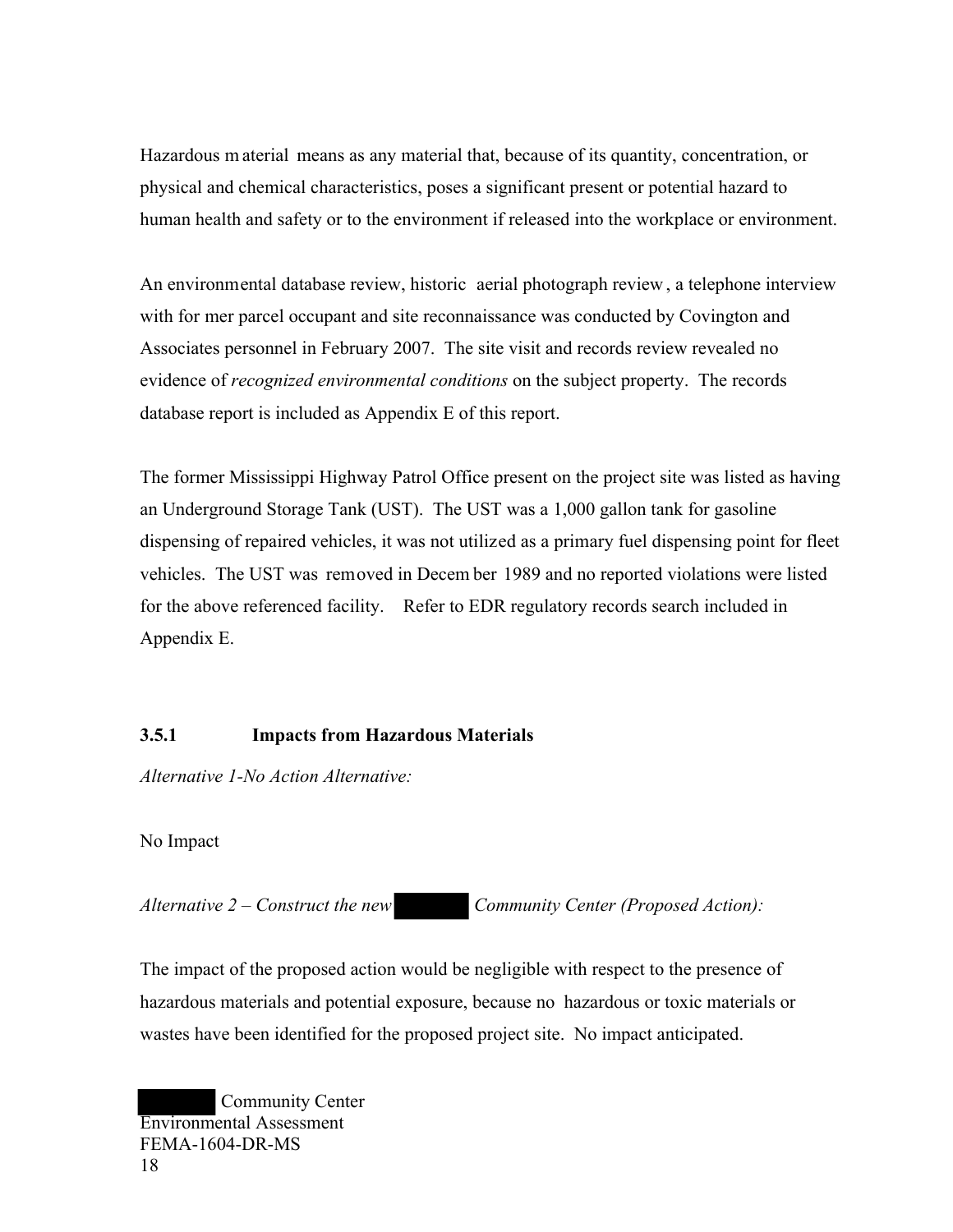#### **3.6 Socioeconomic Issues**

EO12898 is the Executive Order 12898 Environmental Justice in Minority Populations. This requires federal agencies, departments, and their contractors to consider any potentially disproportionate human health or environmental risks their activities, policies, or program s may pose to minority or low-income populations.

EO 13045 (Protection of Children from Envi ronmental Health Risks and Safety Risks) required federal agencies to identify and assess health risks and safety risks that may disproportionately affect children. As with EO 12898, FEMA and most federal lead agencies determine impacts to children as p art of the NEPA compliance process. Agencies must ensure that its policies, program s, activities, and standards a ddress disproportionate risks to children that results from environmental health risks or safety risks.

Based on U.S. Census Bureau inform ation for the year 2005, the percent populations of zip code 39501 (which is the zip code for the proposed new Community Center) are 75% White, 12.7% Black or African American, 2% Asian, 10.4% Hispanic or Latino, and 0.7% American Indian or Alaska Native. The median household income (in 2005 adjusted dollars) for the area is \$55,832 and 10.2 % of all families are below the poverty level.

#### **3.6.1 Socio-Economics Impacts**

*Alternative 1-No Action Alternative*:

Although there is no requirem ent for com pliance with EOs 12898 and 1304 when there are no federal actions**,** low-income and minority families and children would be adversely affected if the Community Center were not constructed, due to insufficient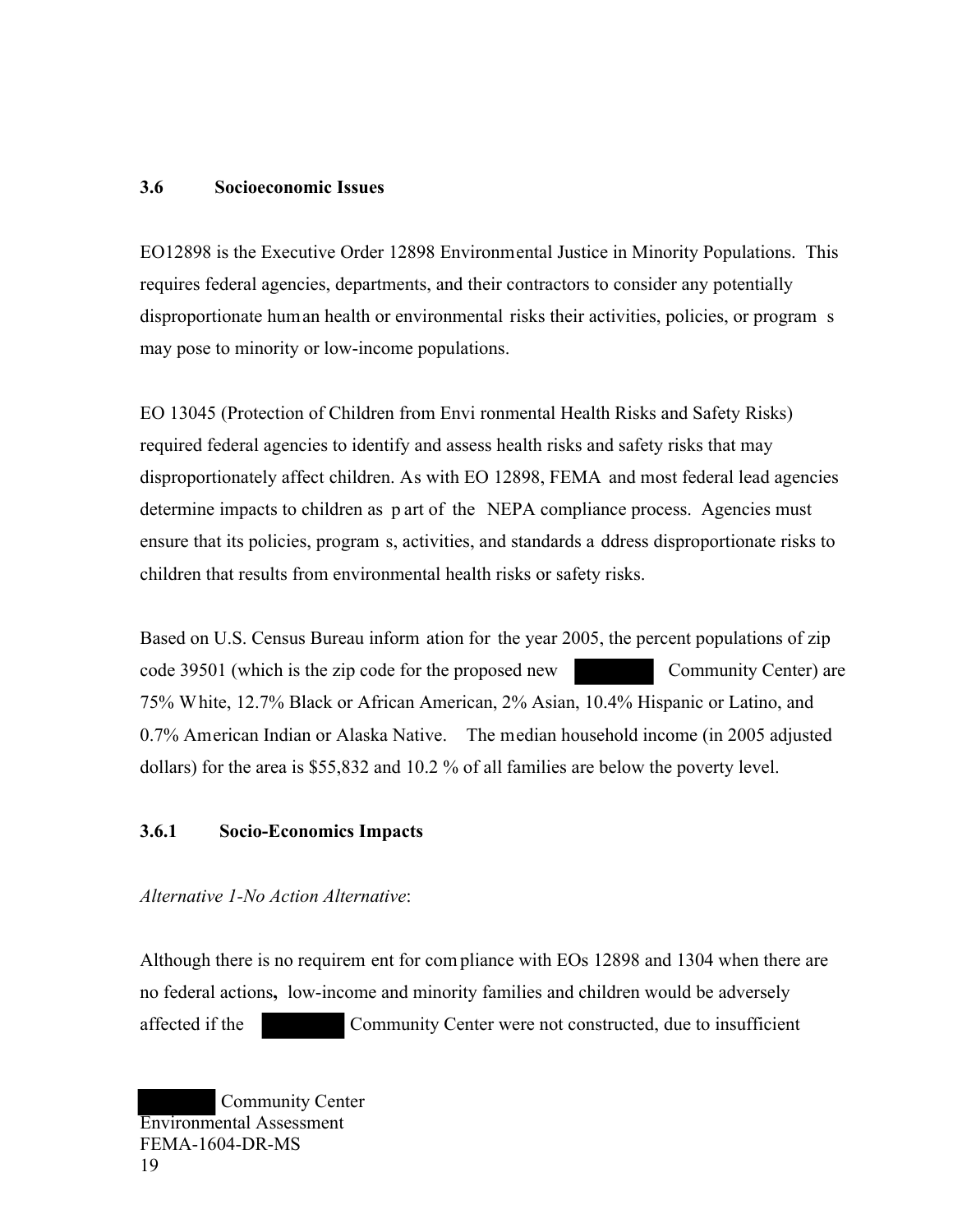permanent comm unity and recreational f acilities in the City of Gulf port f rom the damage caused by Hurricane Katrina.

*Alternative 2 – Construct the new Community Center (Proposed Action)* 

The propos ed action will benefit the community by providing a permanent facility for recreational and community activities.

## **3.7 Air Quality**

Under the Clean Air Act, the U.S. Environ mental Protection Agency (EPA) establishes primary and secondary air quality s tandards. Primary air quality standards protect the public health, including the health of "sensitive populations, such as people with asthma, children, and older adults." Secondary air quality standards protect public welfare by promoting ecosystems health, preventing decreased visibility, and damage to crops and buildings. EPA has set national ambient air quality standard s (NAAQS) for six of the following criteria pollutants; ozone (O 3), particulate m atter (PM  $_{2.5 \text{ and } 10}$ ), nitrogen dioxide (NO  $_2$ ), carbon monoxide (CO), sulfur dioxide (SO  $_2$ ), and lead (Pb). According to the MDEQ, the entire state of Mississippi is classified as in attainment, meaning criteria air pollutants do not exceed the NAAQS.

## **3.7.1 Impacts to Air Quality**

*Alternative 1-No Action Alternative:* 

No impact.

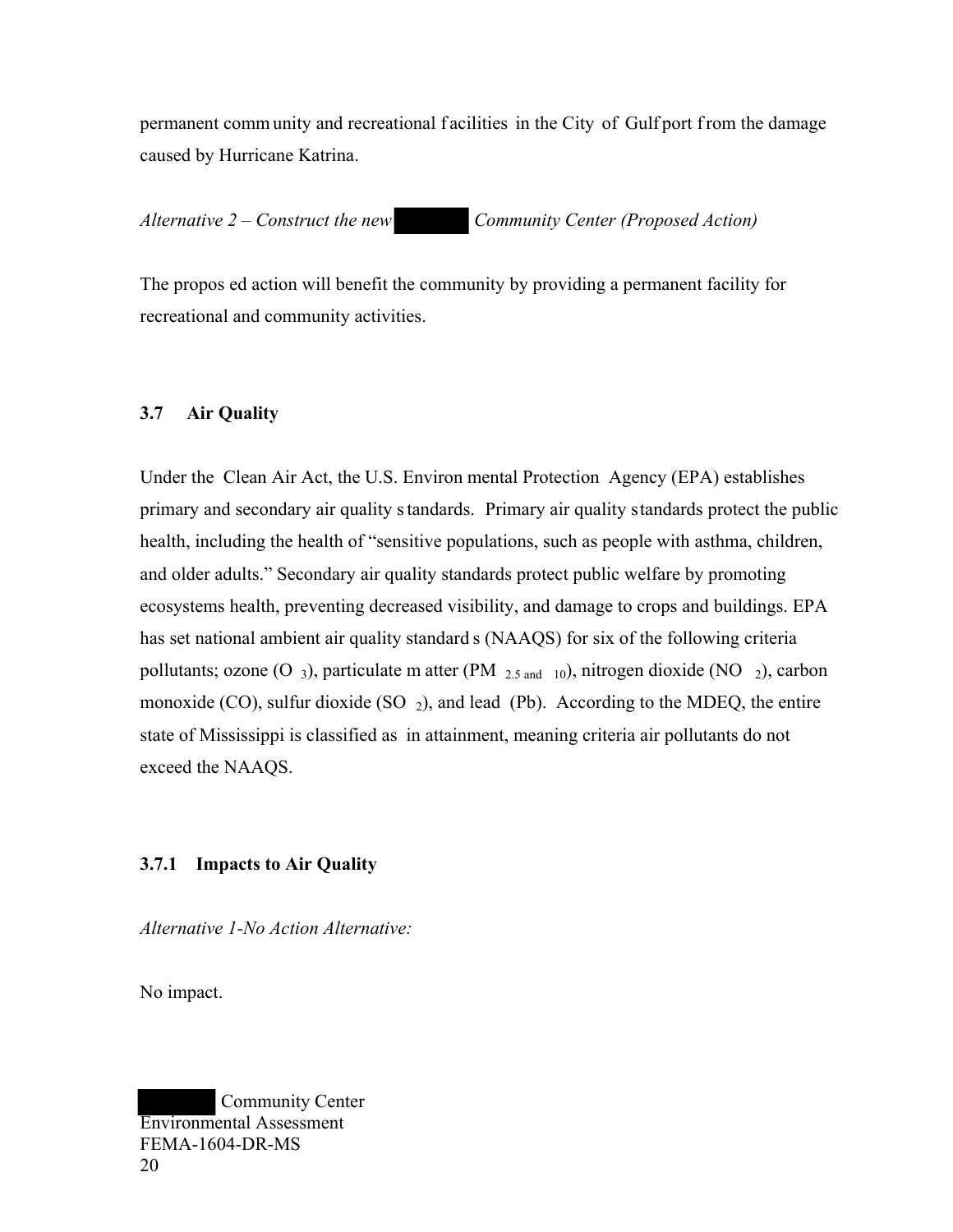*Alternative 2 – Construct the new Community Center (Proposed Action)* 

Increase in vehicle exhaust emissions and dust is anticipated during construction. Federal and state air attainment levels would not be exceeded. Best management practices would be developed and im plemented to cover and/or wet area soils during construction to minimize dust. This proposed project site is located in an attainment area.

#### **3.8 Noise**

#### **Noise Current Conditions**

Sound is most comm only measured in decibels (dB) on the A-weighted scale, which is the scale m ost sim ilar to the range of sounds that the hum an ear can hear. The Day-Night Average Sound Level (DNL) is an average measure of sound. The DNL descriptor is accepted by federal agencies as a standard for estimating sound impacts and establishing guidelines for compatible land uses.

Noise, defined herein as undesirable sound, is federally regulated by the Noise Control Act of 1972 (NCA). Although the NCA gives the EPA authority to prepare guidelines for acceptable ambient noise levels, it only charges those federal agencies that operate noise-producing facilities or equipment to implement noise standards. EPA guidelines, and those of many other federal agencies, state that outdoor sound levels in excess of 55 dB DNL are "normally unacceptable" for noise-sensitive land uses such as residences, schools, and hospitals.

The proposed project site is an area of primarily single family residences. A noise ordinance does exist for the City of Gulfport, City Ordinance: Chapter 7, Article 1, Section 7-10.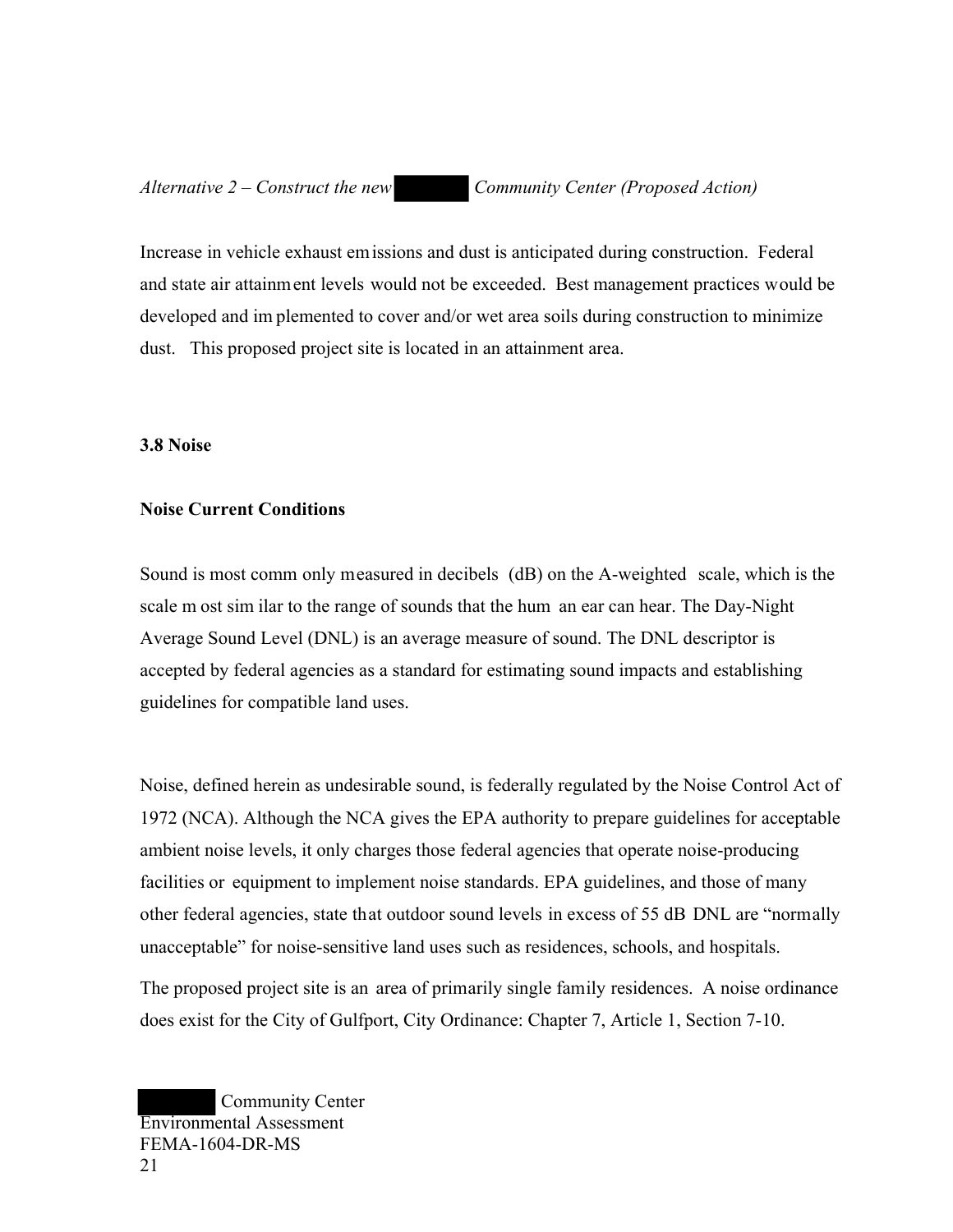The general language of the City of Gulfport, Noise Ordinance refers to an exceedance as: *"noises interfering with en joyment of property or public peace and comfort prohibited"* . A copy of the City of Gulfport Noise Ordinance is included as Appendix G.

## **3.8.1 Impacts to Noise Conditions**

*Alternative 1-No Action Alternative:* 

No impact.

*Alternative 2 – Construct the new Community Center (Proposed Action)* 

Construction noise im pacts would be short-term and lim ited to the duration of construction activities. The increase in vehicle s from recreational center use m ay increase the level of vehicular noise in the area throughout operating hours, but the increase in noise level from vehicle traffic and from outside activities at the recreational center should not exceed the city noise ordinance.

## **3.9 Public Services and Utilities**

The proposed project location and surrounding area has all normal public services and utility services available. The water, sanitary sewer, storm water drainage, police, fire and emergency medical services are provided by the City of Gulfport. The electric power service is provided Mississippi Power. Natural Gas is provided by Center Point Gas.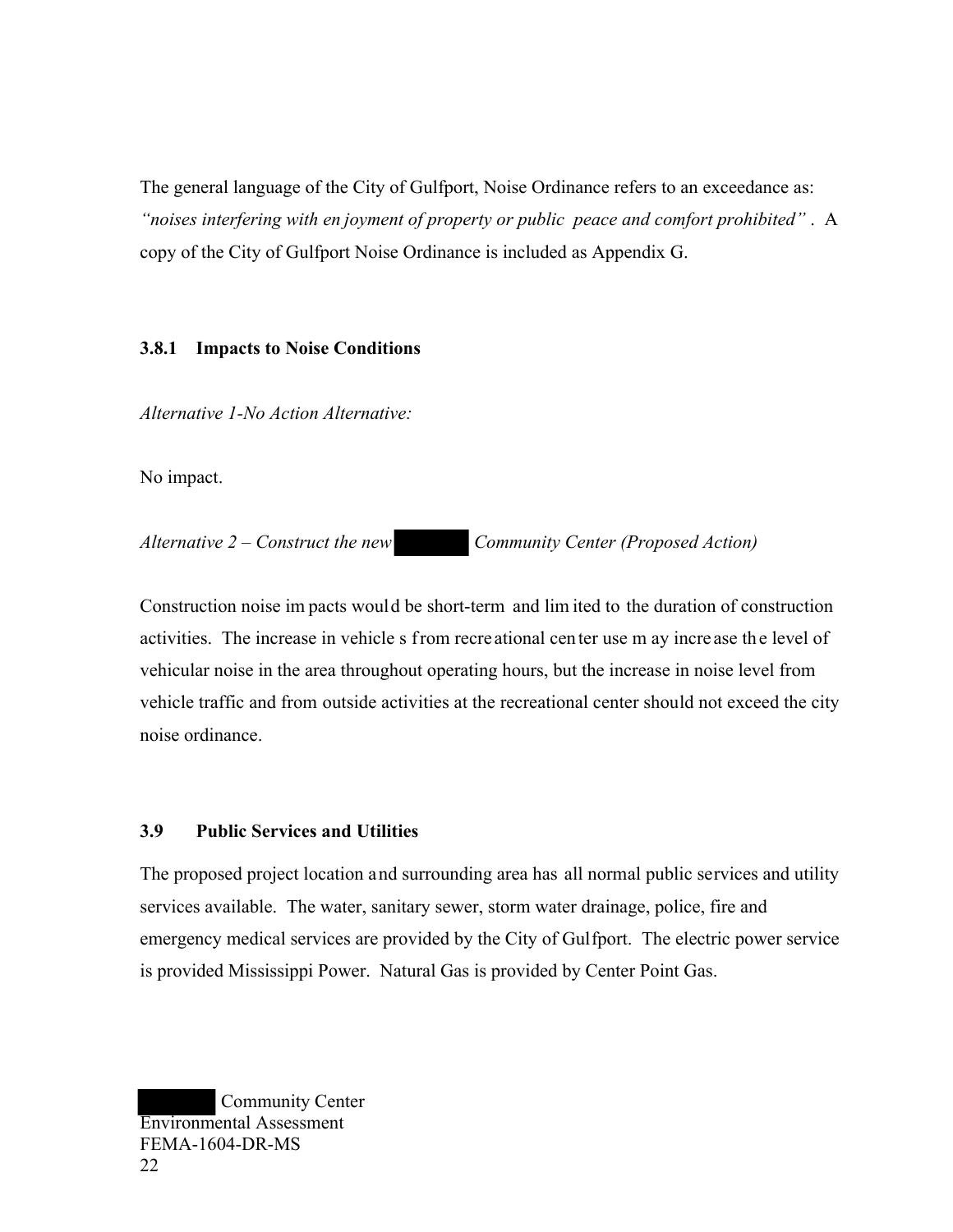## **3.9.1 Impact Public Services and Utilities**

*Alternative 1-No Action Alternative:*  No impact.

*Alternative 2 – Construction of the new Community Center (Proposed Alternative)*  Any impact would be short term during active site preparation and construction activ ities. All normal construction permits and best management practices will be undertaken to minimize and/or eliminate any disruption to public utility services in the area.

### **3.10 Water Resources/Water Quality**

#### **3.10.1 Groundwater Existing Conditions**

The proposed project site is located above the coastal lowlands aquifer system. Recharge of the aquifer in the vicinity of the proposed project site occurs in areas of higher elevations because water flows southwest toward the Gulf of Mexico. Dissolved solids, such as salinity, increase as the velocity of the water decreases as it approaches the water of the Gulf of Mexico. Freshwater parts of the aquifer are typically located about 500 feet below sea level.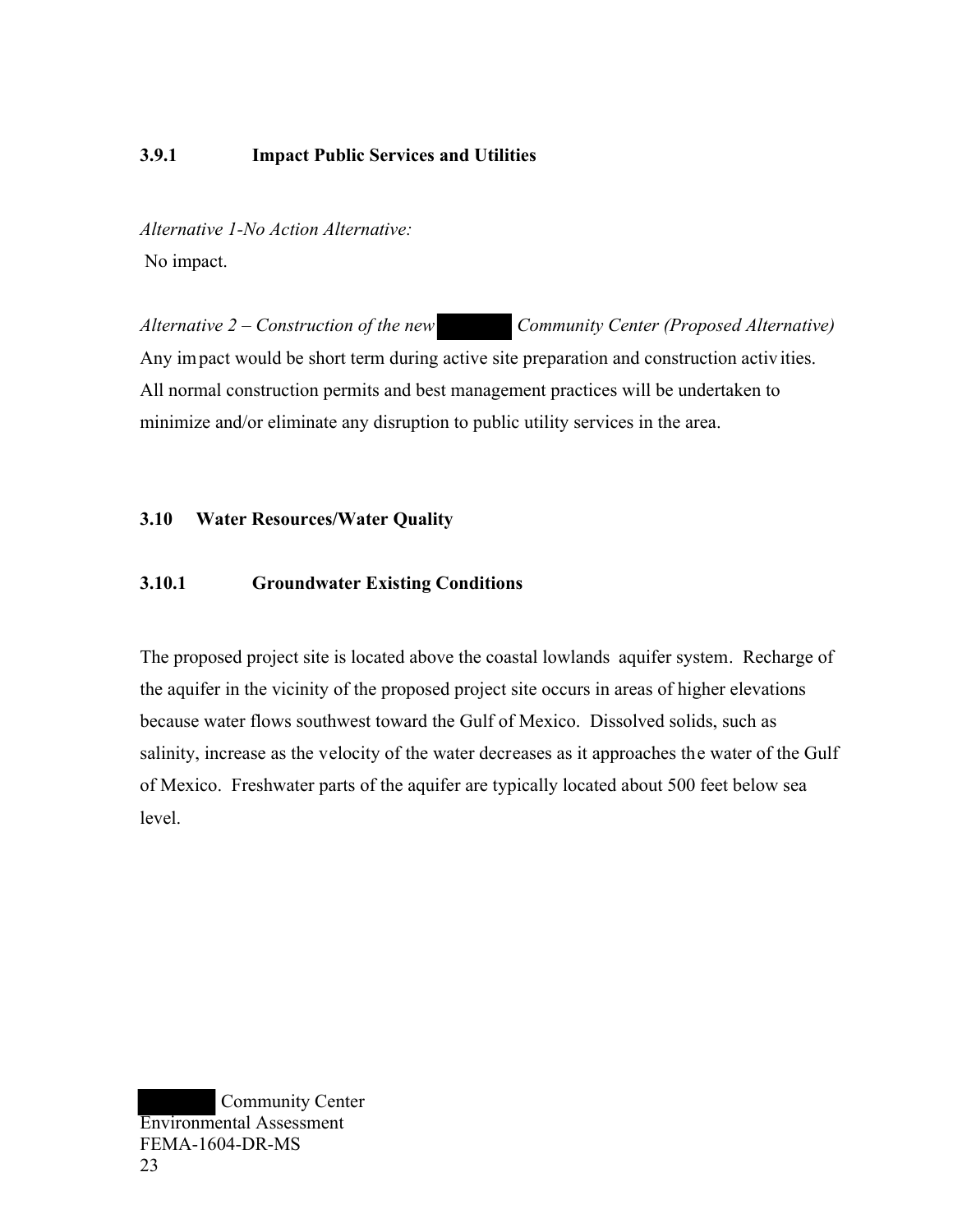## **3.10.1.1 Impacts to Groundwater**

*Alternative 1-No Action Alternative:*  No impact.

*Alternative 2 – Construct the new Community Center (Proposed Alternative)*  The water supply for the proposed Community Center will tie into the public utilities; therefore it will be not impact existing groundwater conditions.

#### **3.10.2 Surface Water Existing Conditions**

The Clean Water Act (CWA), as amended in 1977, established the basic framework for regulating discharge of pollutants into the waters of the United States. Based on the local topography, excessive stormwater run-off would drain from the proposed project location site to the south towards the Mississippi Sound (Gulf of Mexico). There are no on-site surface water features (e.g. ponds, lakes or drainage ditches) present at the proposed project location.

#### **3.10.2.1 Impacts to Surface Waters**

*Alternative 1-No Action Alternative:*  No impact.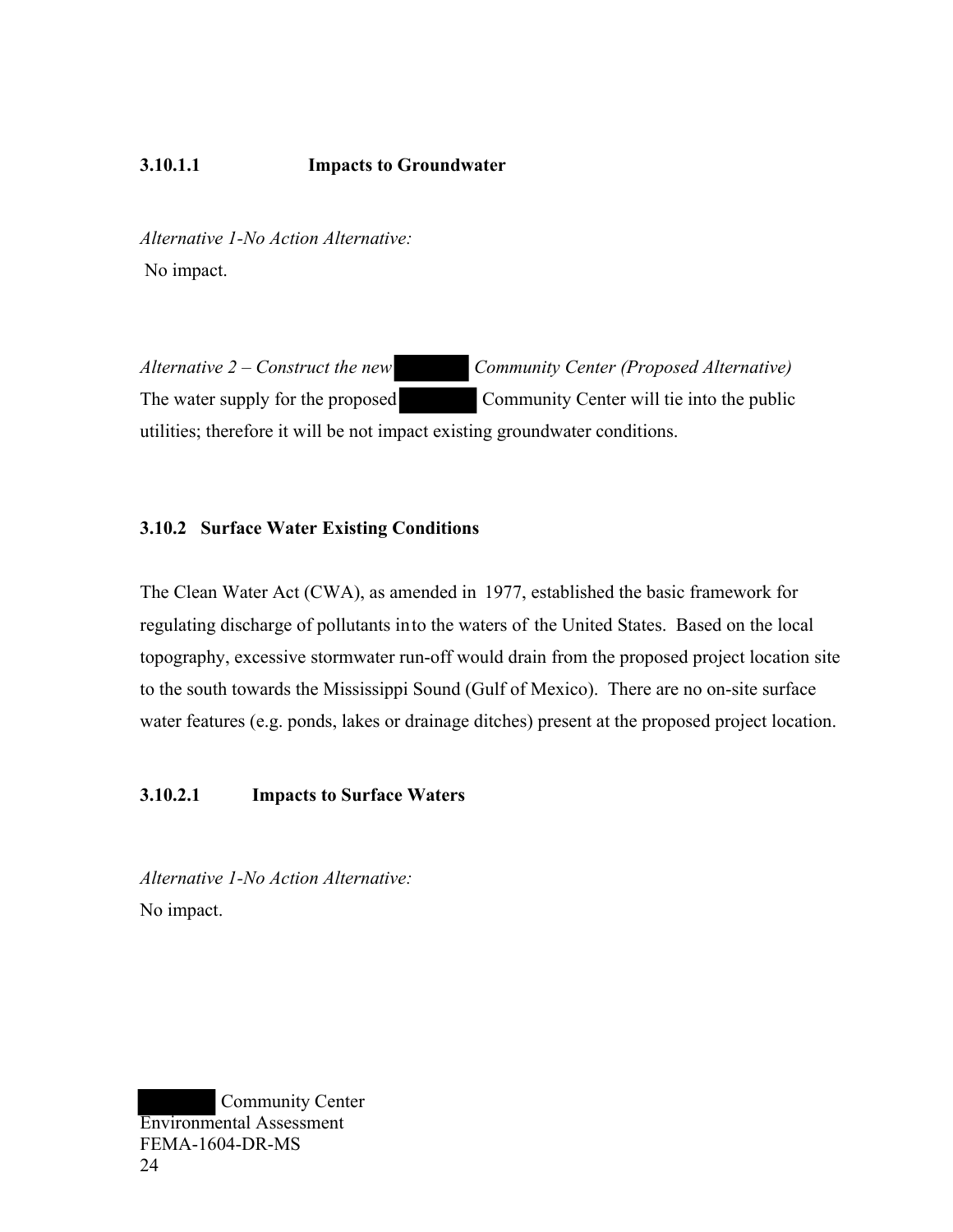There are no anticipated im pacts to nearby surface water. A storm water drainage system will consist of both a sheet and sub-surface drainage component.

#### **3.11 Biological Resources**

### **3.11.1 Wetlands Existing Conditions**

A wetlands determination was performed for the 1.5-acre project site in February 2007, and is included in Appendix D of this report. The wetlands determination was performed in accordance with appropriate US Army Corps of Engineers (COE) Section 404 wetlands delineation procedures. The conclusion of the wetlands determination is that the COE and other agencies would consider none of the project site to be "jurisdictional" wetlands. Based on the wetlands determination conducted, no further permit coordination is required from the Army Corps of Engineers, Mobile District nor the Mississippi Department of Marine Resources.

## **3.11.1.2 Impacts to Wetlands**

*Alternative 1-No Action Alternative:* 

There were no wetlands identified in the wetlands determination survey. No Impact.

*Alternative 2 – Construct the new Community Center (Proposed Action)* 

There were no wetlands iden tified in the wetlands determination survey. No impact anticipated.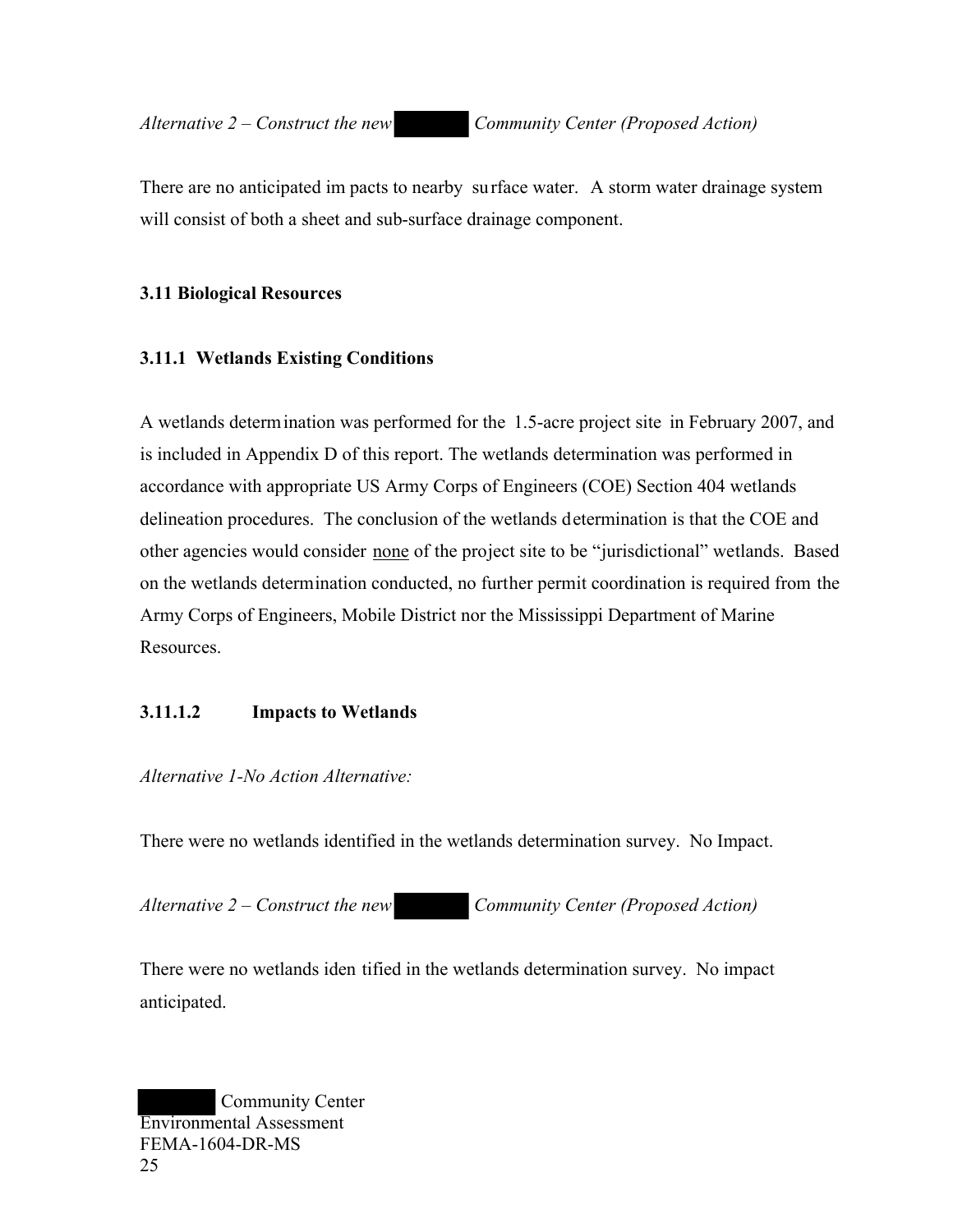## **3.11.2 Threatened or Endangered Species**

The U.S. Fi sh and Wildlife Service lists 14 fe derally protected species for Harrison County, Mississippi. However, further review of the list shows that six of the species are directly related to the Mississippi Sound, beach and associated riverine habitats. These six species are in italics and are eliminated from further analysis.

Harrison County (source: http://southeast.fws.gove/es/county%20lists.htm)

- E Red-cockaded woodpecker Picoides borealis
- T Bald eagle Haliaeetus leucophalus
- T Eastern indigo snake Drymarchon corais couperi (P)
- E *Brown pelican Pelecanus occidentalis*
- T Gopher tortoise Gopherus polyphemus
- T Louisiana black bear Ursus a. luteolus
- T *Piping Plover Charadrius melodus*
- E *Kemp's ridley Lepidochelys kempii*
- T *Green turtle Chelodania mydas (P)*
- T *Loggerhead turtle Caretta caretta*
- T- *Gulf sturgeon, Acipenser oxyrhynchus desotoi*
- E Louisiana quillwort Isoetes louisianensis
- PE Mississippi gopher frog (proposal under review)
- C Black pine snake Pituophis mealanoleucus ssp. Lodingi
- A Threatened and Endangered Species survey was conducted by for

on the proposed project location on February 8,

2007. None of the listed species for Harrison County were recorded during the survey. The Threatened and Endangered Species survey report is provided in Appendix B.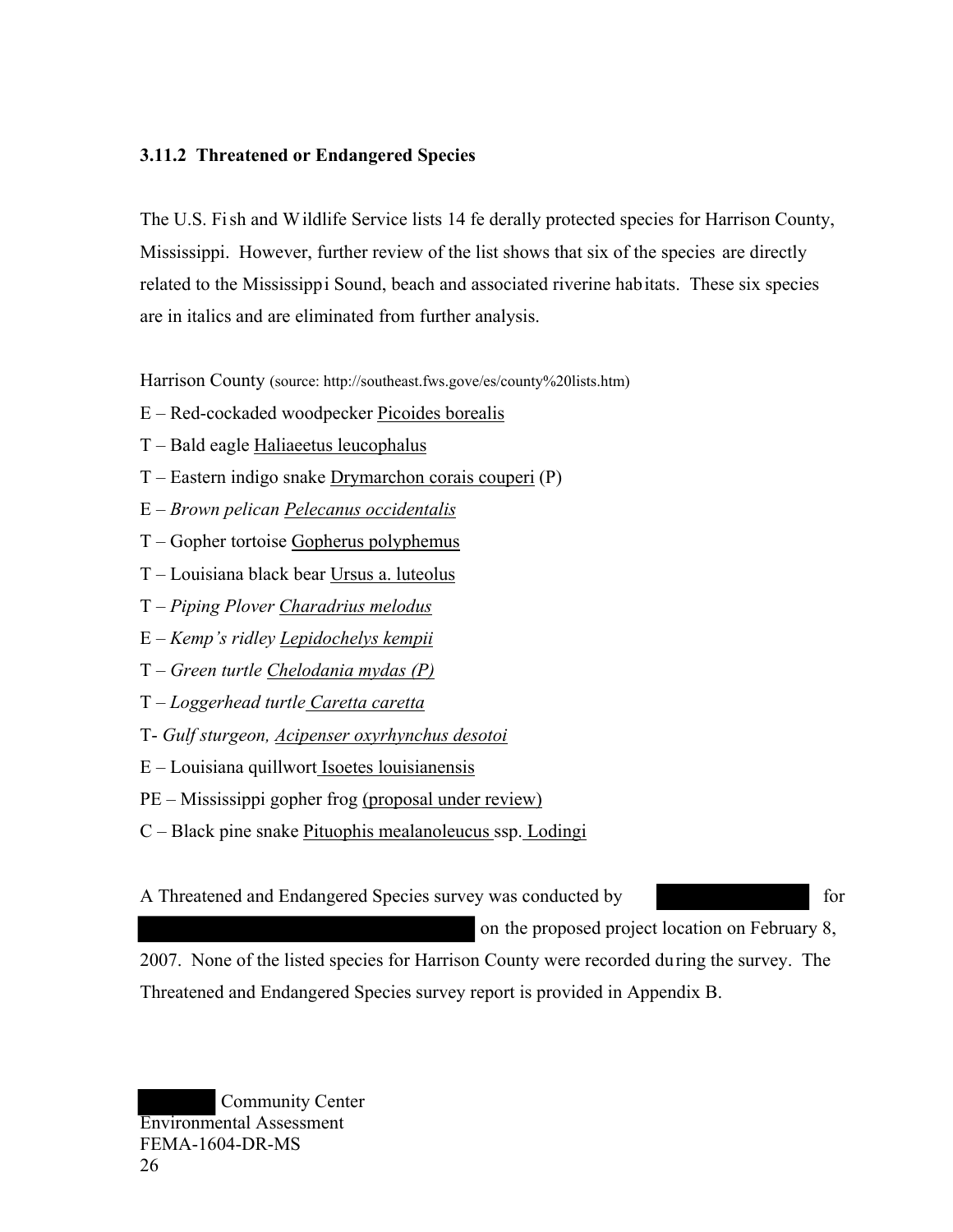In addition a protected species data reques t was m ade to the Mississippi Natura l Heritag e Program (MNHP), Department of Wildlife, Fish eries and Parks. The MNHP response letter indicated no State threatened or endangered species present within or adjacent to the proposed project site. The Mississippi Natural Heritage Program response is contained in Appendix B.

## **3.11.2.1 Impacts to Threatened or Endangered Species**

*Alternative 1-No Action Alternative:* 

No impact.

*Alternative 2 – Construct the new Community Center (Proposed Action)* 

No threatened and endangered species were observed during the survey conducted by f or on the pro posed project site. The Mississippi Natural Heritage Program, Department of Wildlife, Fisheries and Parks response concurred that there were no threatened and endangered species present on the proposed project site. No impacts are anticipated.

## **3.12 Cultural Resources**

## **3.12.1 Cultural R esources Historic Properties and Archaeological Resources Current Conditions**

A cultural resource survey was not conducted, because th e proposed project site formerly contained the MS Highway Patrol, Troop K administrative offices and auto maintenance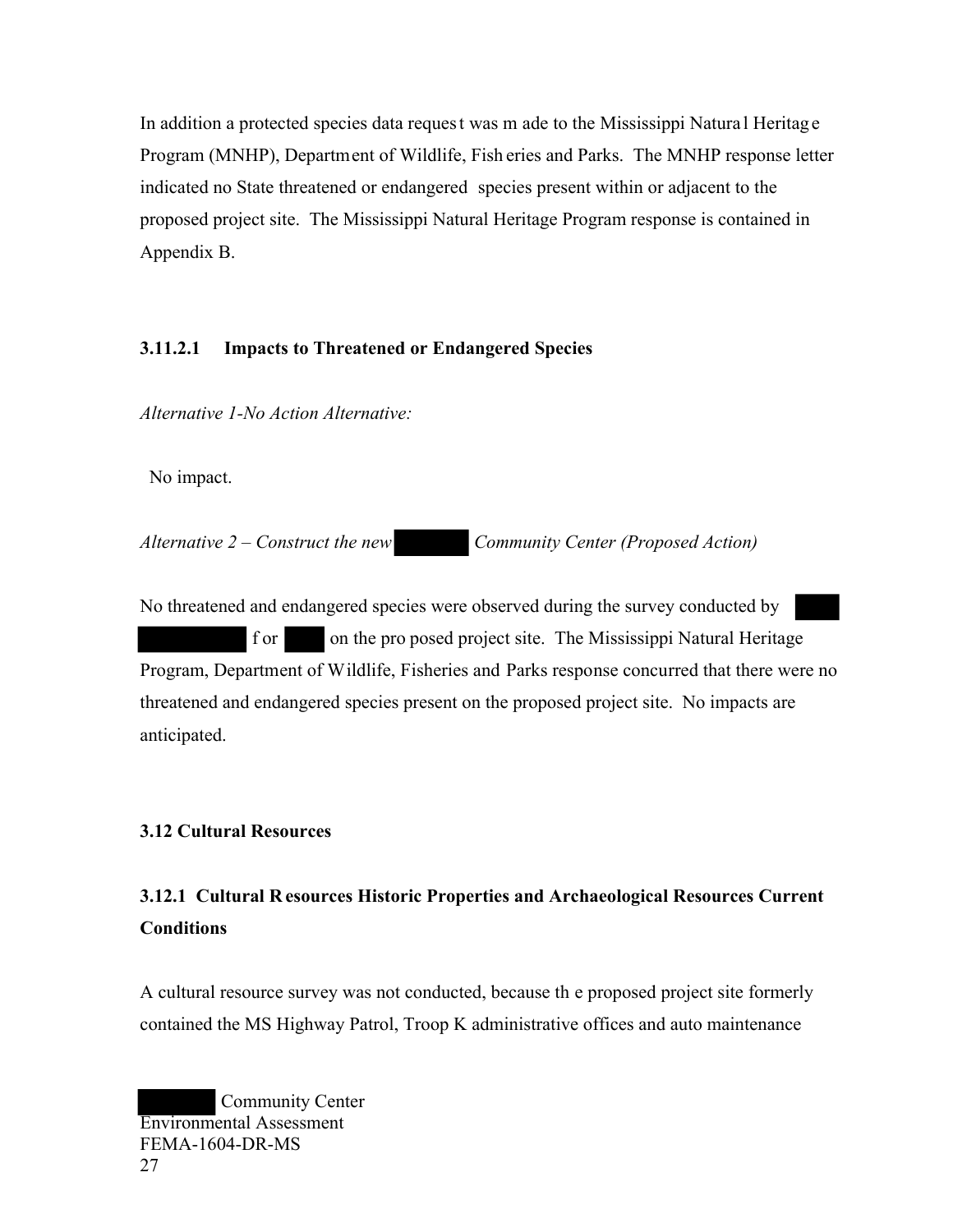facility from the mid 1960's (e.g. after Hurricane Camille) to August 2005. According to an interview w ith M ississippi Highway Patrol **the Example 2**, the Highway Patro l facility housed administrative offices and a vehi cle maintenance facility until it was severely damaged by Hurricane Katrina on August 29, 2005. The above referenced structures have since been demolished and removed; the parcel is vacant and cleared. The above information was confirmed based on review of historic aerial photographs. A cultural resource assessment was requested and conducted by the Mississippi Department of Archives & History (MDAH). The MDAH cultural resource assessment had no reservations with the proposed project. The MDAH cultural resource assessment letter is contained in Appendix C.

# **3.12.1.2 Impacts to Cultural Resources, Historic Properties and Archaeological Resources**

*Alternative 1-No Action Alternative:* 

No impact.

*Alternative 2 – Construction of the new Community Center (Proposed Action)* 

No impacts anticipated.

## **3.13 Coordination and Permits**

All necessary permits and coordination with governing agencies will be the responsibility of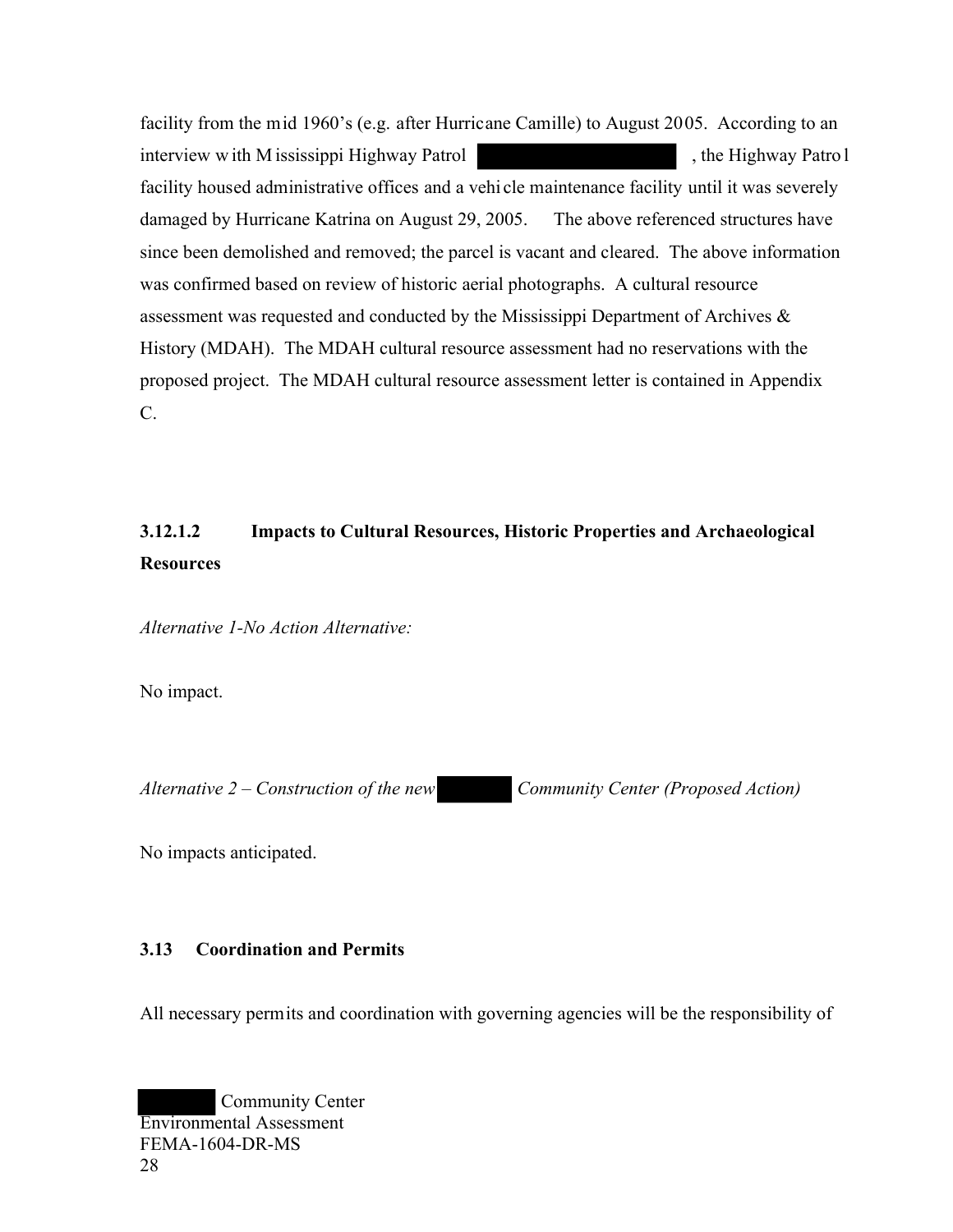the architect and/or the contractor selected for site construction. All construction and required regulatory permits will be maintained and posted at the construction site.

Building permits will be obtained from the Harrison County Code Office.

State

- Mississippi Department of Archives & History (MDAH) letter report regarding construction affecting cultural resources for the proposed project location has been issued and is included in Appendix C. The MDAH letter report states no reservations with the proposed project site.
- Mississippi Natural Heritage Program (MNHP), Departm ent of Wildlife, Fisheries and Parks letter report regarding any state or federally listed species or species of special concern within a two mile radius of the proposed project has been issued and is included in Appendix C. The MNHP letter report states no records of occurrences of State threatened or endange red species within or adjacent to the proposed project site.

In accordance with applicable local, state, anc federal regulations, the applicant will be responsible for acquiring any necessary permits prior to commencing construction at the proposed project site.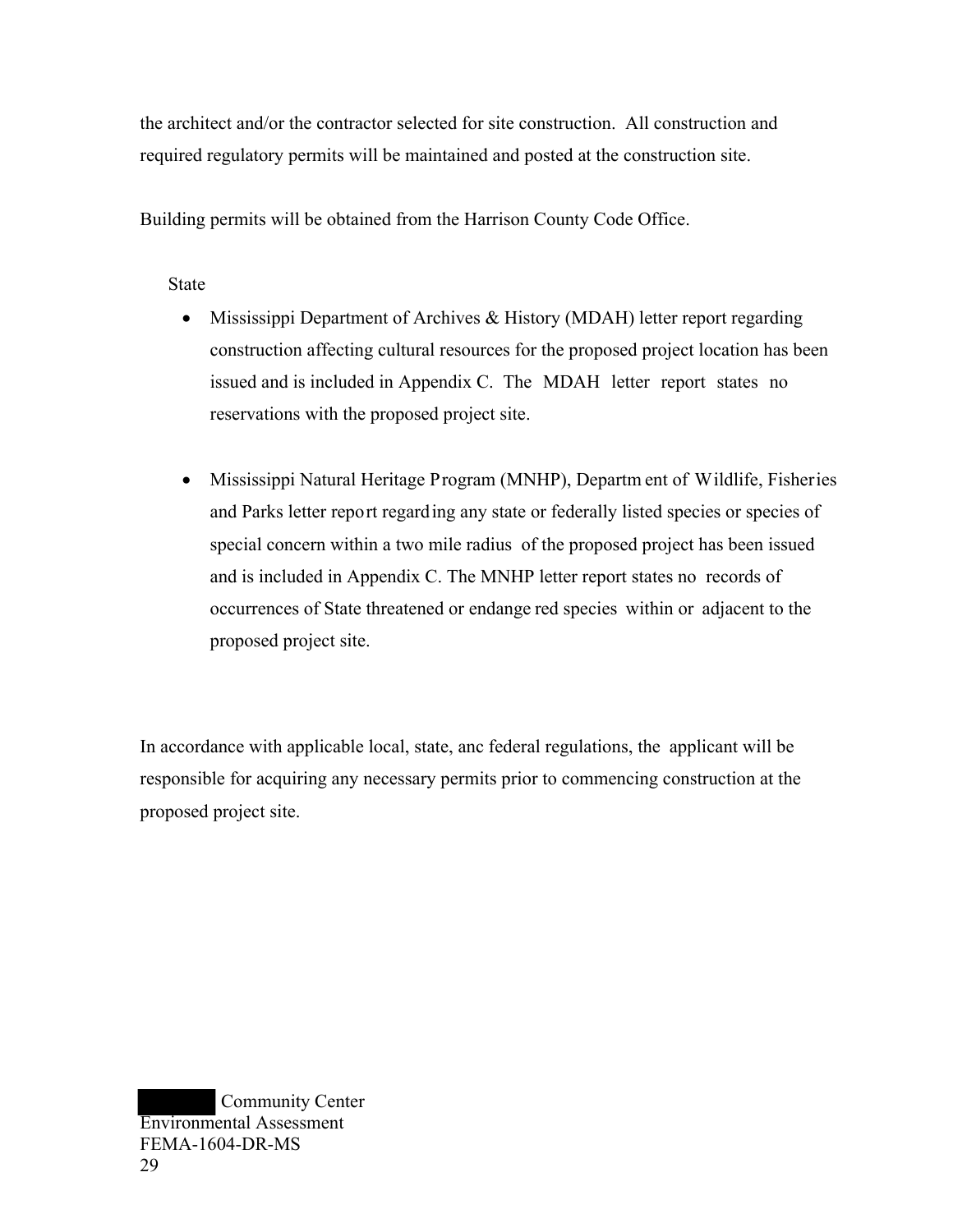## **4.0 PUBLIC INVOLVEMENT, AGENCIES CONSULTED AND REFERENCES**

The proposed action will be publicized during a fifteen-day public comment period in a local newspaper and will be made available to the public at the local Gulfport Library and City Hall. If no substantive comments are received, the Draft EA will become final and this initial Public Notice will also serve as the final P ublic Notice. Substantive comments will be addressed as appropriate in the final documents.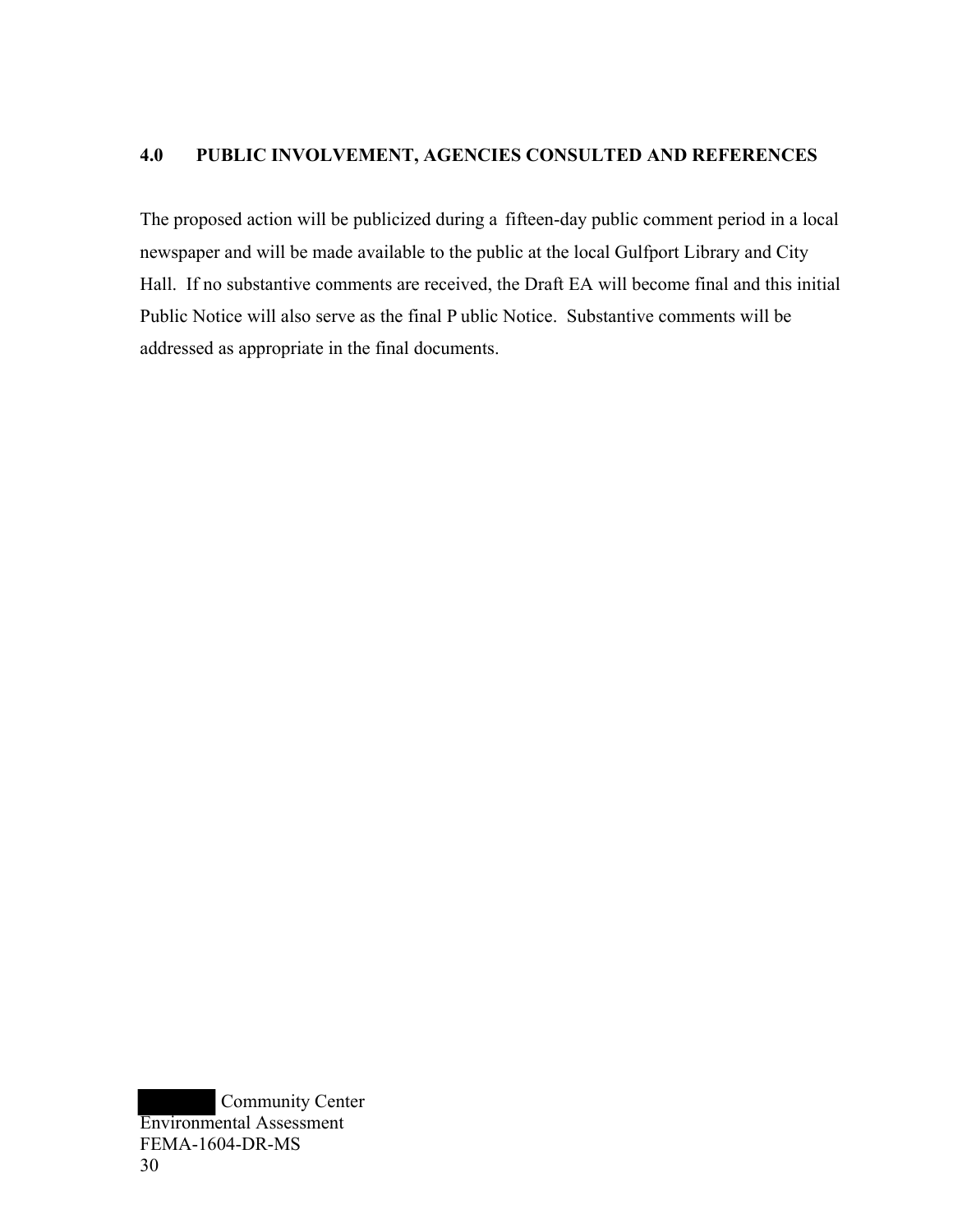## **REFERENCES**

Environmental Data Resources (EDR), Inc. 2007. EDR Environmental Database Report Number 1852975.1s

Environmental Data Resources (EDR), Inc. 2007. EDR NEPA Database Report Number1852975.2s

#### http:// www.epa.gov/safewater

Harrison County E-911 Addressing, correspondence regarding flood zone determ ination per Flood Insurance Rate Map 285255 0140E.

Mississippi Department of Environmental Quality (MDEQ), Solid Waste Files.

U.S. Census Bureau, http://factfinder.census.gov/servlet/SAFFFacts.

U.S.Fish and Wildlife Service (USFWS). 2006.

http://www.fws.gov/southeast/jackson/MsCo\_TE.html. Accessed 10/11/06.

U.S. Geological Survey (USG S). 2006. Ground Water Atlas of the United States, A rkansas, Louisiana, Mississippi HA 730-F. [http://capp.water.usgs.gov/gwa/ch\\_f/F-text3.html](http://capp.water.usgs.gov/gwa/ch_f/F-text3.html).

<http://websoilsurvey.nrcs.usda.gov/app/>

USGS 7.5-Minute Topographic Quadrangle Map for "Gulfport North, MS" (1994).

Site Photographs taken during site visit in February, 2007.

An on-site Wetlands Determination and Threatened & Endangered Species Assessment were conducted by PAC Services LLC on February 8, 2007.

Historic aerial photographs dated 1957, 1966, 1972, 1976, 1981, 1982 and circa 2004-2005 were obtained and reviewed.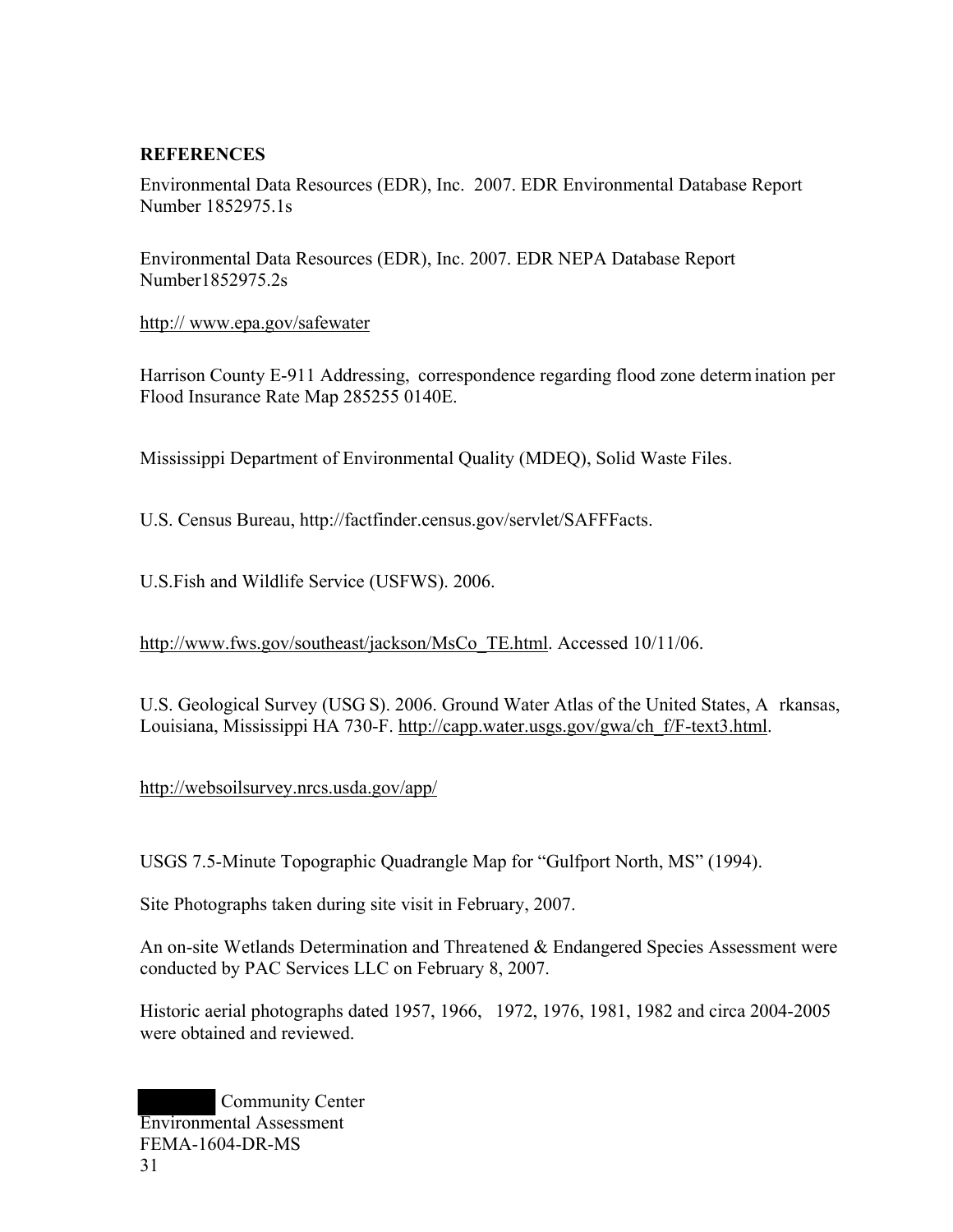## **5.0 LIST OF PREPARERS**